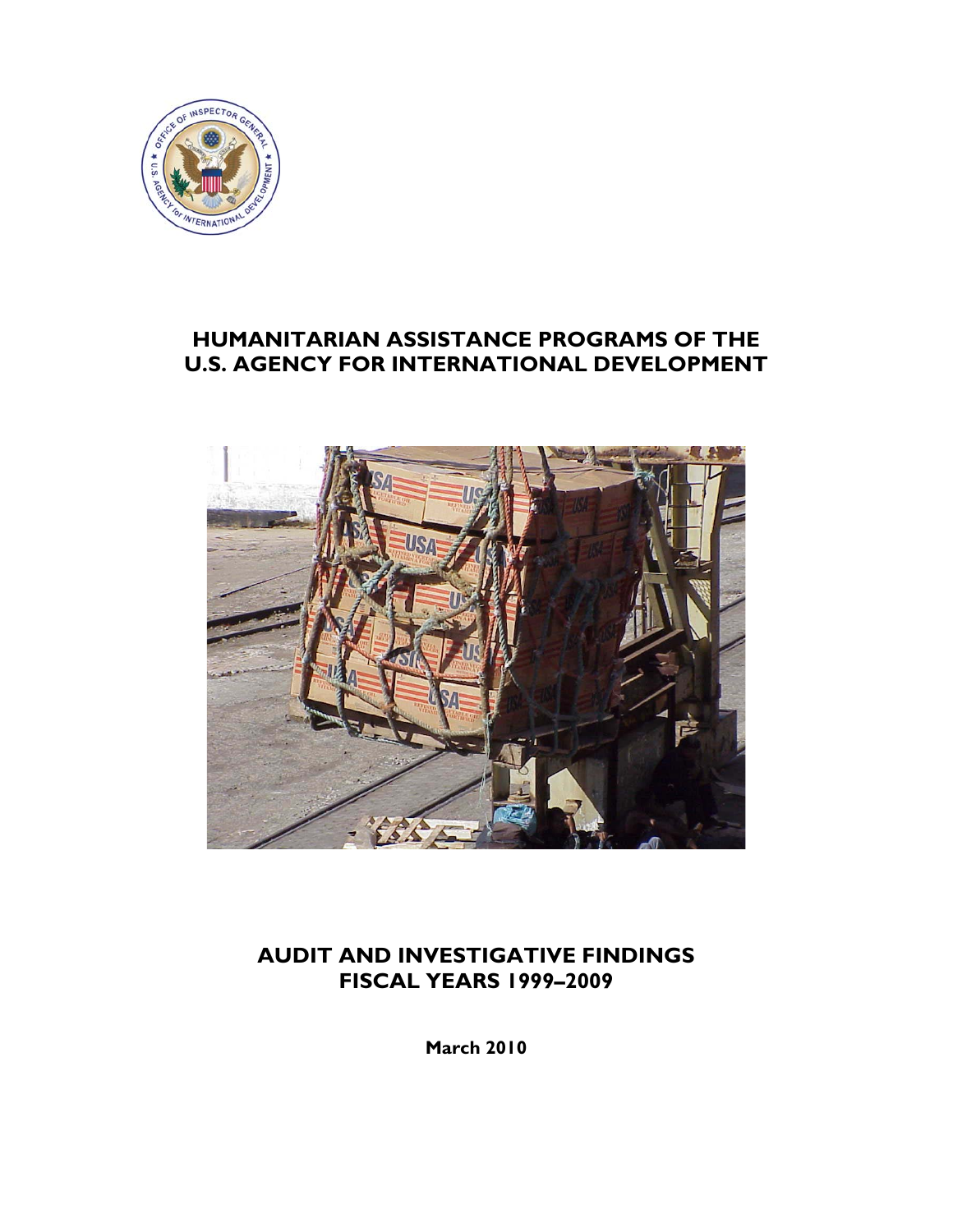**Cover photo:** Cases of vegetable oil—bound for Afghanistan—being loaded onto a ship (November 2001).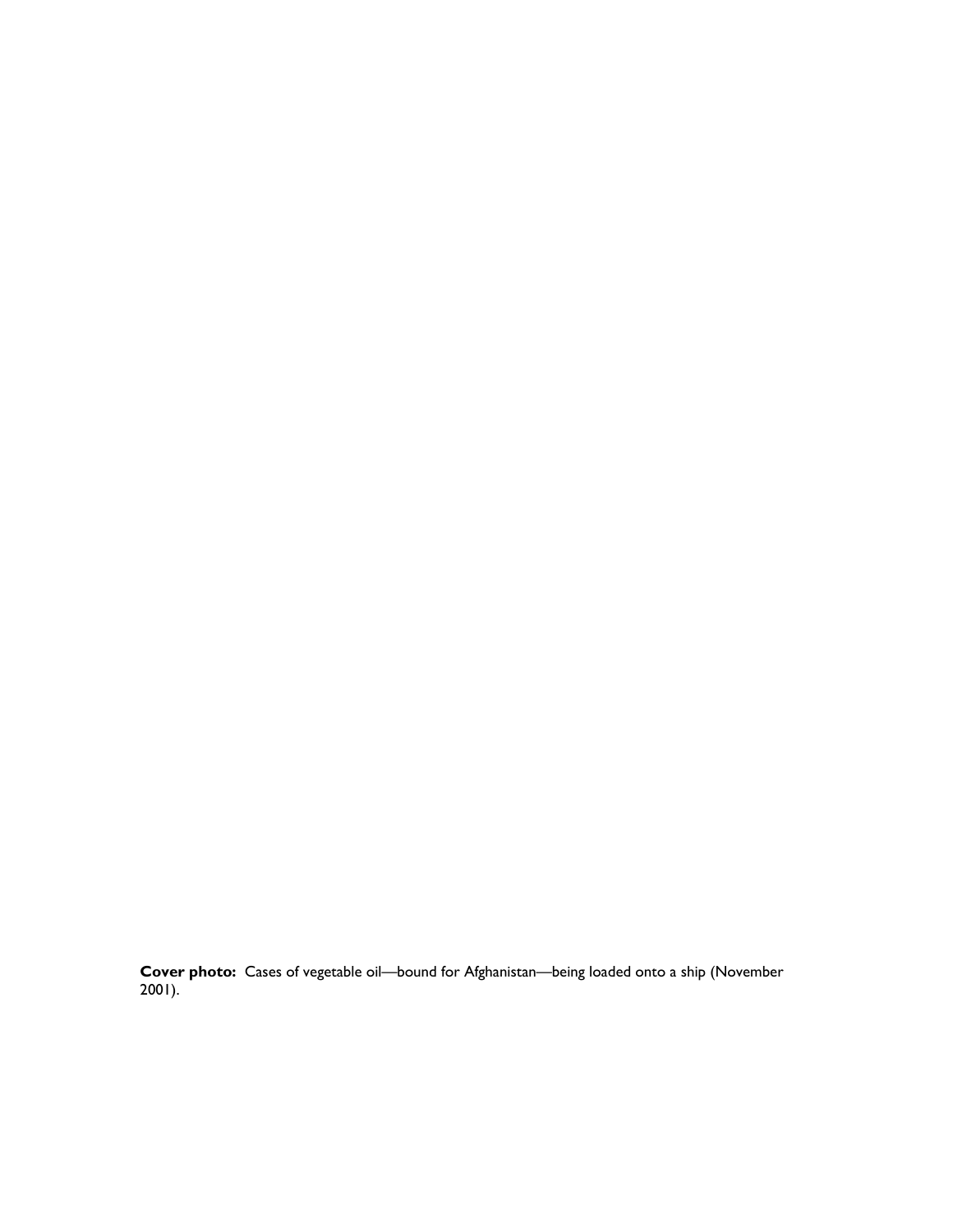# **CONTENTS**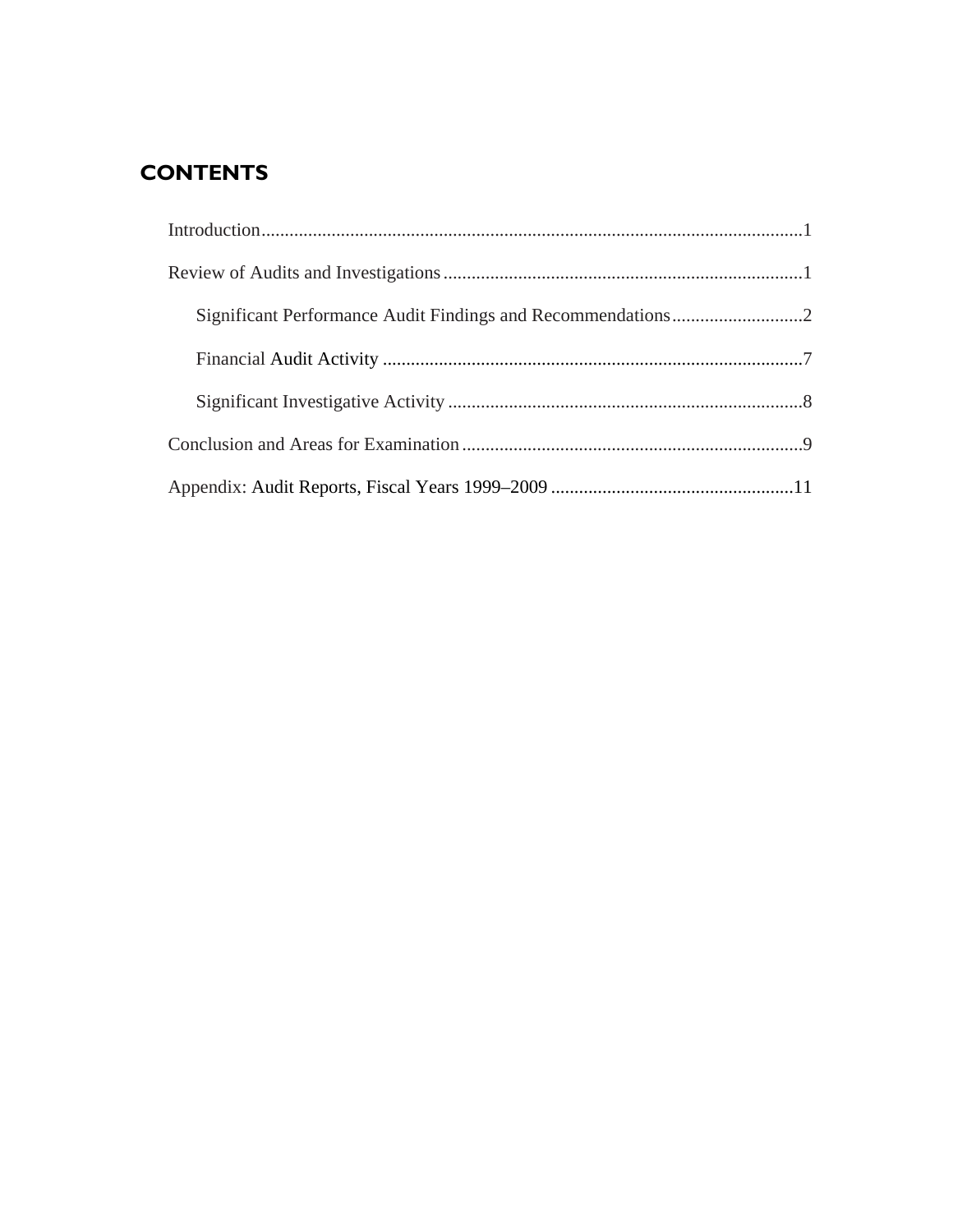## **INTRODUCTION**

To date, the U.S. Agency for International Development (USAID) has committed over \$380 million to assist the victims of the recent earthquake in Haiti. Agency personnel continue working to address immediate humanitarian needs, and in the weeks and months to come, greater focus will be placed on reconstruction efforts and other long-term measures to support the well-being of the Haitian people. Given the large amounts of funding already expended, and in anticipation of additional funding being directed to Haiti, USAID must ensure that funds provided for relief are not inadvertently exposed to fraud and waste and that available resources are used for the greatest good.

USAID has a long history of providing humanitarian assistance. The Agency facilitates and coordinates U.S. Government and emergency assistance overseas in an effort to mitigate the effects of natural and manmade disasters. It distributes food to those who have immediate needs and helps defray donors' costs for transporting needed goods, such as medical supplies and building equipment. In the past decade, USAID has provided substantial humanitarian assistance to Latin America, the Caribbean region, Asia, and Africa to help affected areas recover from hurricanes, earthquakes, and massive flooding, as well as to address food insecurity. In fiscal year (FY) 2009 alone, the Agency provided more than \$1.4 billion in humanitarian assistance and food aid.

The current challenges in Haiti will require tremendous effort to overcome. USAID must heed past lessons in the implementation of assistance programs to ensure that programs and services are as effective as they can be. To assist implementers of USAID humanitarian assistance programs, the Office of Inspector General (OIG) provides this summary report to share perspective on issues it has identified in its oversight of humanitarian assistance programs.

This report contains examples and suggestions to improve implementation of future efforts. We hope that this report will aid those implementing recovery and rebuilding programs and look forward to working with USAID to help address future challenges.

## **REVIEW OF AUDITS AND INVESTIGATIONS**

<span id="page-3-0"></span>During FY 1999 through 2009, OIG conducted 67 performance audits and several financial audits, and we opened nearly 100 investigations of USAID programs involving humanitarian assistance activities.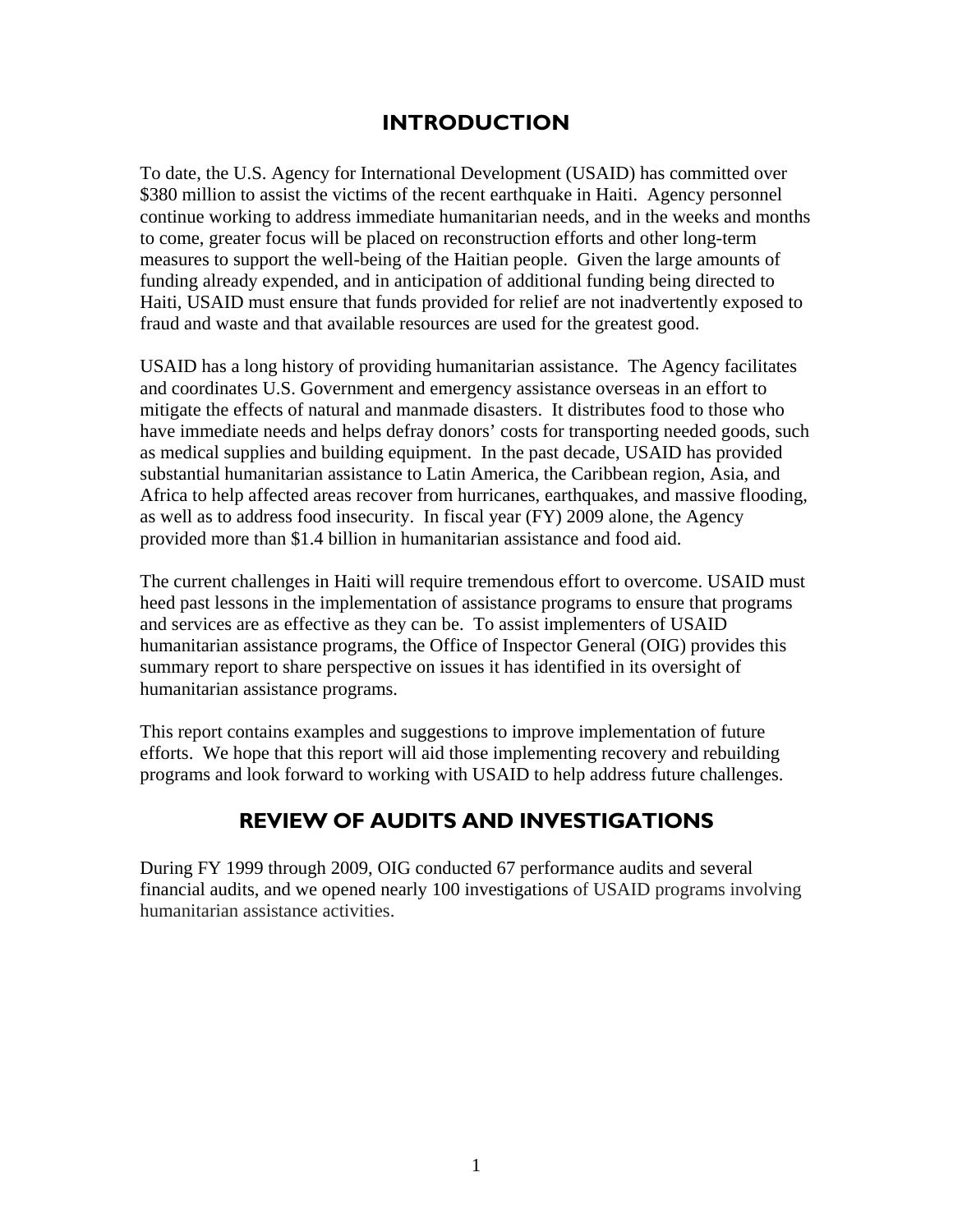## <span id="page-4-0"></span>**SIGNIFICANT PERFORMANCE AUDIT FINDINGS AND RECOMMENDATIONS**

Our review of performance audit reports over the past decade found that the majority of reports have noted USAID's accomplishments in implementing humanitarian assistance programs. These accomplishments—detailed in the appendix to this report—included repairing roads to improve commerce and refugee resettlement, increasing agricultural production and rural incomes, and improving the health of individuals in targeted communities.

Our review also identified several areas that the Agency should be aware of in its implementation of humanitarian assistance programs. In particular, OIG performance audits have highlighted the following areas for improvement:

- Need for better contract or project management
- Inability to obtain appropriate data from implementing contractors to make decisions about the effectiveness of programs
- Unsatisfactory contractor performance
- Noncompliance with regulations and procedures
- Crosscutting issues, such as better coordination between partners and ensuring the sustainability of programs

### **Contract and Project Management**

Contract and project management—by USAID personnel as well as implementing personnel—has been problematic across all USAID program areas, including humanitarian assistance. Implementing partners have been inconsistent in completing required planning and performance documentation and conducting site visits. Insecure conditions and lack of staffing have often exacerbated these problems. Contract and project management problems were found in 45 percent of audits conducted of humanitarian assistance programs between 1999 and 2009.

Examples:

**USAID/Pakistan's Earthquake Reconstruction Activities.** Our FY 2009 audit of USAID's earthquake reconstruction activities in Pakistan found mixed results. The livelihood activities program helped to increase rural incomes by 38.5 percent. However, the mission had not completed any activities to construct schools or health facilities at the time of the audit, thereby delaying the replacement of nearly 600 health care facilities and 1,500 educational buildings leveled by the earthquake. The audit found that contractor performance reviews had not been consistently performed on all contractors, including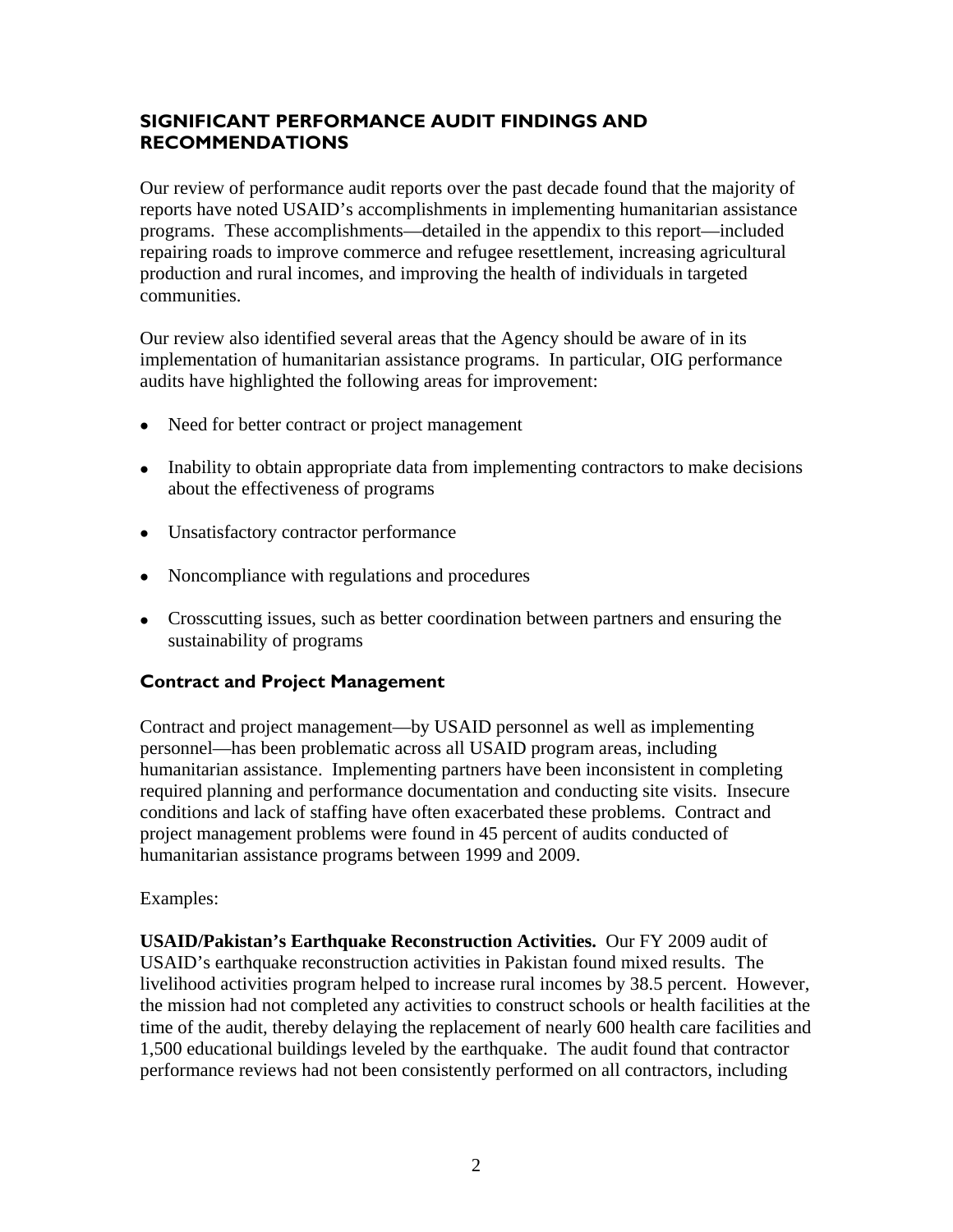one that had subcontracted with a nonperforming construction company.<sup>[1](#page-5-0)</sup> In addition, performance management plans had not been approved because the cognizant technical officers believed that the approvals were the responsibility of the mission's program office. $2$ 

**USAID/Ukraine's Displaced Children and Orphans Fund Activities.** In November 2008, OIG issued a report on Ukraine's activities to assist displaced children and orphans. The purpose of this program was to develop sustainable services for children who otherwise would be institutionalized or on the streets. Although the program had completed most planned activities, OIG could not easily assess the program's progress or effectiveness because of changes in project emphasis, as well as weaknesses in monitoring and reporting. Monitoring problems occurred, in part, because USAID/Ukraine's cognizant technical officer position had changed incumbents four times during the life of the project, and the lack of continuity weakened the mission's monitoring efforts. Project monitoring problems also reflected a lack of management oversight and reduced emphasis on program monitoring. To correct this situation, the audit recommended that USAID develop a comprehensive directive on activity monitoring that would require the periodic evaluation of planned and actual progress toward the goals, objectives, and stated outputs of grants and contracts.

**Internal Controls Over USAID Relief Commodities at the Port of Freetown in Sierra Leone.** In FY 2000, an OIG audit found that the regional Food for Peace office, located in Mali, had not established necessary controls over relief commodities at the port of Freetown in Sierra Leone. Operationally, USAID had no representative in Sierra Leone to monitor or oversee its interests in the large humanitarian effort. The port security personnel were unreliable, and without an onsite presence, USAID could not prevent commodity losses. As a result, intended beneficiaries did not receive all planned U.S. Government relief supplies. OIG recommended the use of private security personnel to escort and guard U.S. Government relief supplies while they were being discharged from ships to warehouses located outside the port. We also recommended that USAID develop procedures to speed the unloading of emergency relief cargoes.

<span id="page-5-0"></span> $\overline{\phantom{a}1}$  $<sup>1</sup>$  Regular, comprehensive, and conscientious performance evaluations provide missions with</sup> information to make better acquisition decisions and are a significant incentive to implementing partners to provide USAID with superior products and services. Further, the U.S. Government Accountability Office has stated that failure to properly document contractor performance information and make it available for use in source selections for the same or similar items is a sufficient basis to sustain a protest of a contract award in a subsequent source selection.

<span id="page-5-1"></span> $2^2$  Performance management is the systematic process of monitoring the results of activities; collecting and analyzing performance information to track progress toward planned results; using performance information to influence program decision making and resource allocation; and communicating results achieved, or not attained, to advance organizational learning and tell the Agency's story. Operating units use the performance management plan to plan and manage the process of assessing and reporting progress toward achieving a strategic objective. Without a formally approved performance management plan between the mission and its implementing partners, partners risk straying from activities that support the strategic objectives.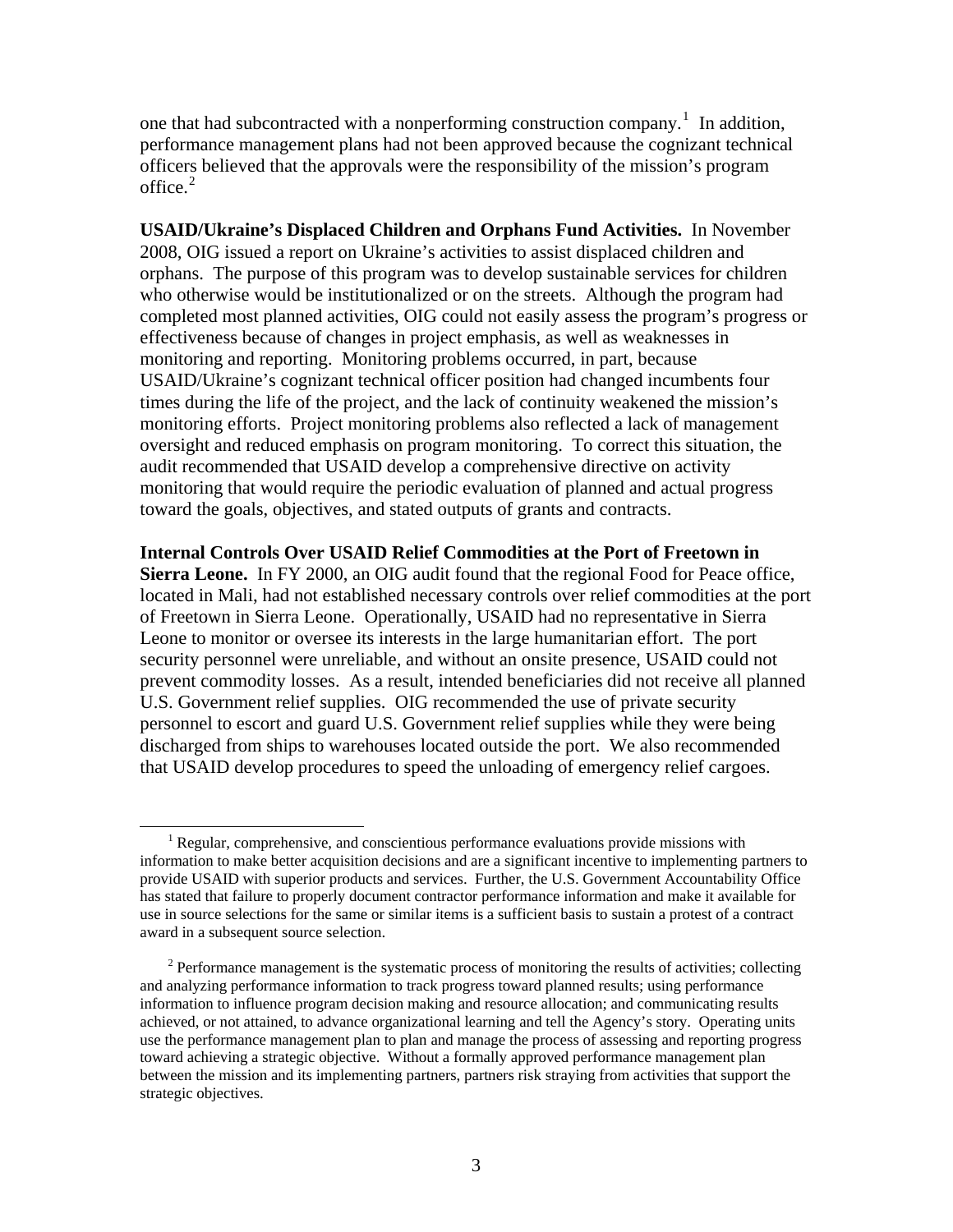## **Data Quality and Reliability**

In the dynamic environments in which USAID works, the Agency and its implementing partners often have difficulty obtaining reliable, high-quality data to assist with program implementation and evaluation. In some cases, performance metrics themselves have not been structured to provide useful data and required reconsideration. In others, misleading data has resulted in cost overruns or mistaken assumptions about the capabilities of local workforces. Despite the difficulties USAID faces in obtaining data, the Agency needs this information to make informed decisions about how well programs are working and which implementers are best suited to carry them out. Nearly a quarter of humanitarian assistance audits that OIG conducted over the past decade identified noteworthy data quality or data integrity issues.

### Examples:

**USAID/Sudan's Road Infrastructure Activities.** OIG conducted an audit of Sudan's road infrastructure activities in FY 2009. Although this project to pave Sudanese roads and thus facilitate refugee resettlement and the transportation of humanitarian aid appeared to be on schedule, the lack of technical data and erroneous assumptions in the contractor's feasibility study caused the cost of the project to nearly double. The faulty data led to a substantial underestimation of the materials required to complete the task. Further increases resulted from the contractor's inaccurate assumptions about the role the Sudanese Government would play in ensuring that the roads were ready for paving, as well as a lack of information about bridge repair and other maintenance issues. OIG recommended that the Agency develop policies and procedures to help ensure that future feasibility studies of USAID-funded projects receive adequate funding and scheduling. We also recommended that USAID provide unambiguous instructions regarding the nature and extent of technical analyses to be performed.

**Office of Foreign Disaster Assistance Program in Iraq.** For the 4 years ending in September 2006, the USAID Office of Foreign Disaster Assistance (OFDA) provided \$190.7 million of humanitarian assistance to internally displaced persons and other vulnerable populations in Iraq. Activities included programs to improve water, sanitation, and health; to support livelihoods; and to provide emergency relief commodities. OIG's 2007 audit of these activities found that more than a third of projects undertaken—principally those in the areas of health and livelihood support lacked sufficient supporting documentation to determine whether intended outputs had been achieved. OIG recommended that OFDA develop and implement a system to ensure that its implementing partners support performance data with readily available documentation.

**Followup Audit on USAID's Disaster Assistance to Haiti.** In FY 1998, USAID devoted \$20 million to a P.L. 480 Title II food program in Haiti that provided hot meals for schoolchildren and supported food-for-work programs. Our followup audit on disaster assistance to Haiti, conducted in FY 1999, found mixed results.Although USAID/Haiti had improved its systems for tracking commodity losses, the mission had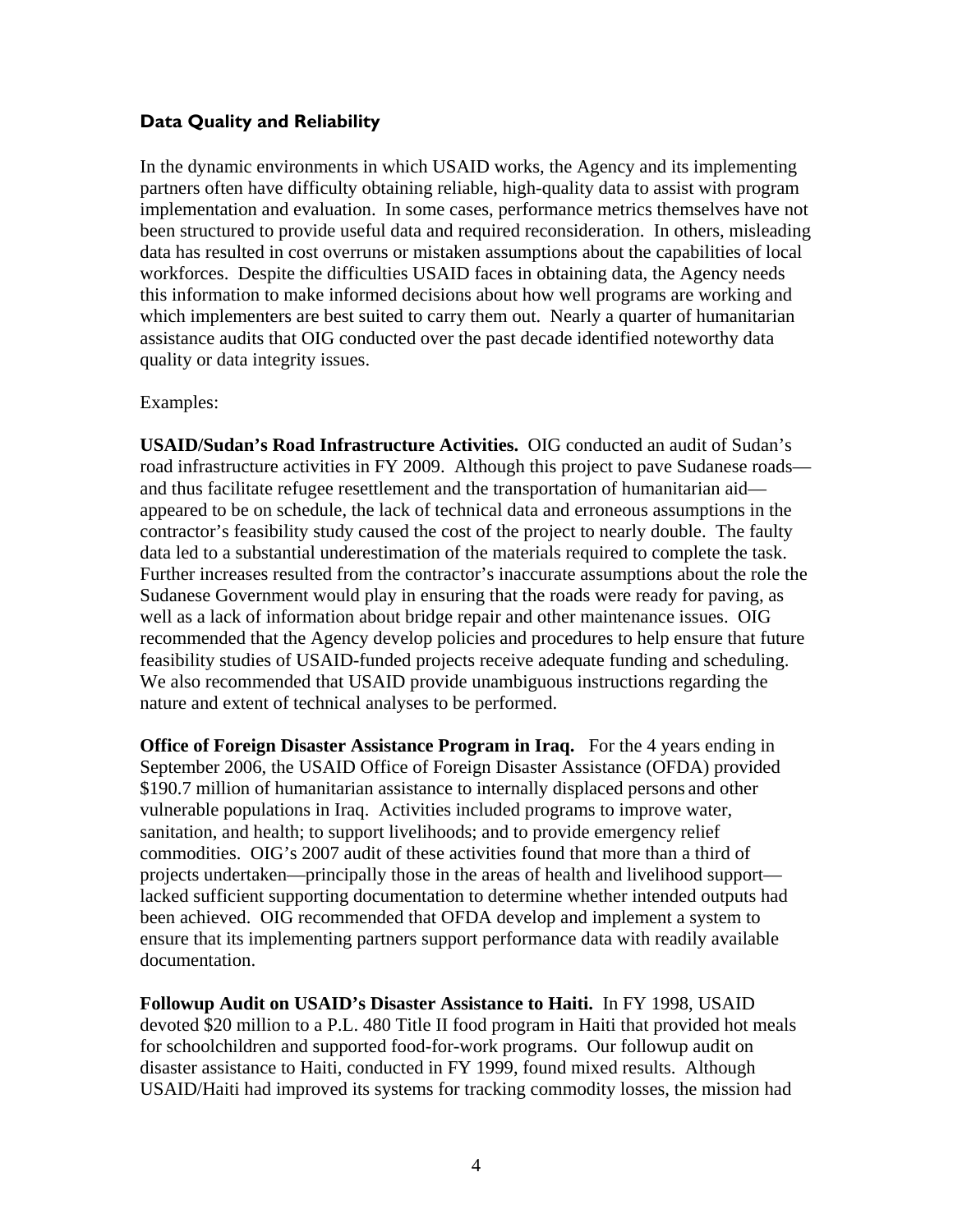not improved its food monitoring system. Our previous audit had found that while a significant amount of data had been gathered on program implementation, there had been no analysis to identify which aspects of the program had been successful and which had suffered systemic or recurring problems. Our followup audit found the mission's dataanalysis capabilities to be minimal, fragmented, and obsolete. OIG recommended that the mission upgrade its food monitoring unit systems.

#### **Performance of Program Implementers**

Contractor and grantee performance is one of the most important issues for USAID to consider as it makes decisions about which implementing partners to use in humanitarian assistance efforts, particularly for reconstruction efforts. Our audits of these programs have highlighted past performance problems that have involved cost overruns, substandard construction, and a lack of proper coordination and planning. Ten percent of our audits of humanitarian assistance programs have identified these kinds of problems.

#### Examples:

**USAID/Sri Lanka's Tsunami Recovery and Reconstruction Program Selected Outputs Implemented by Development Alternatives, Inc.** Our June 2007 audit of work following the 2004 Asian tsunami found that the implementer had not performed as expected. During the project's original performance period of almost 8 months, the implementer did not execute planned repairs and improvements to seven roads. The implementer subsequently amended its work expectations to reduce the quantity of roadwork for which it was responsible, while simultaneously increasing the award by more than \$100,000. OIG recommended that USAID reevaluate the terms of the award and determine whether to allow Development Alternatives, Inc., to continue with planned activities or to put USAID funds to better use.

**USAID/Jamaica's Hurricane Recovery and Rehabilitation Activities.** Funding for reconstruction activities in Jamaica and Grenada following Hurricane Ivan (2004) was provided to several implementers: Planning and Development Collaborative International, the CARANA Corporation, Development Alternatives, Inc., the Jamaica Exporters Association, and Wingerts Consulting. Multiple problems were found during our 2006 audit: Housing construction had not been completed on schedule, and the cost of new houses in Grenada was one-third to one-half higher than the cost of comparable houses in Jamaica and more than double the cost of comparable houses financed by the Government of Jamaica. In addition, auditors found more than \$60,000 of ineligible costs charged to the program. To address these issues, OIG recommended that USAID formulate revised targets for the program, develop a plan to complete construction of new houses and turn them over to beneficiaries, control the costs associated with any additional subcontracts, recover ineligible costs that were charged to USAID, and ensure completion of reconstruction work financed by USAID.

**USAID/Haiti's Tropical Storm Reconstruction Program.** Our 2005 audit of USAID's oversight of the Tropical Storm Reconstruction Program showed that the mission had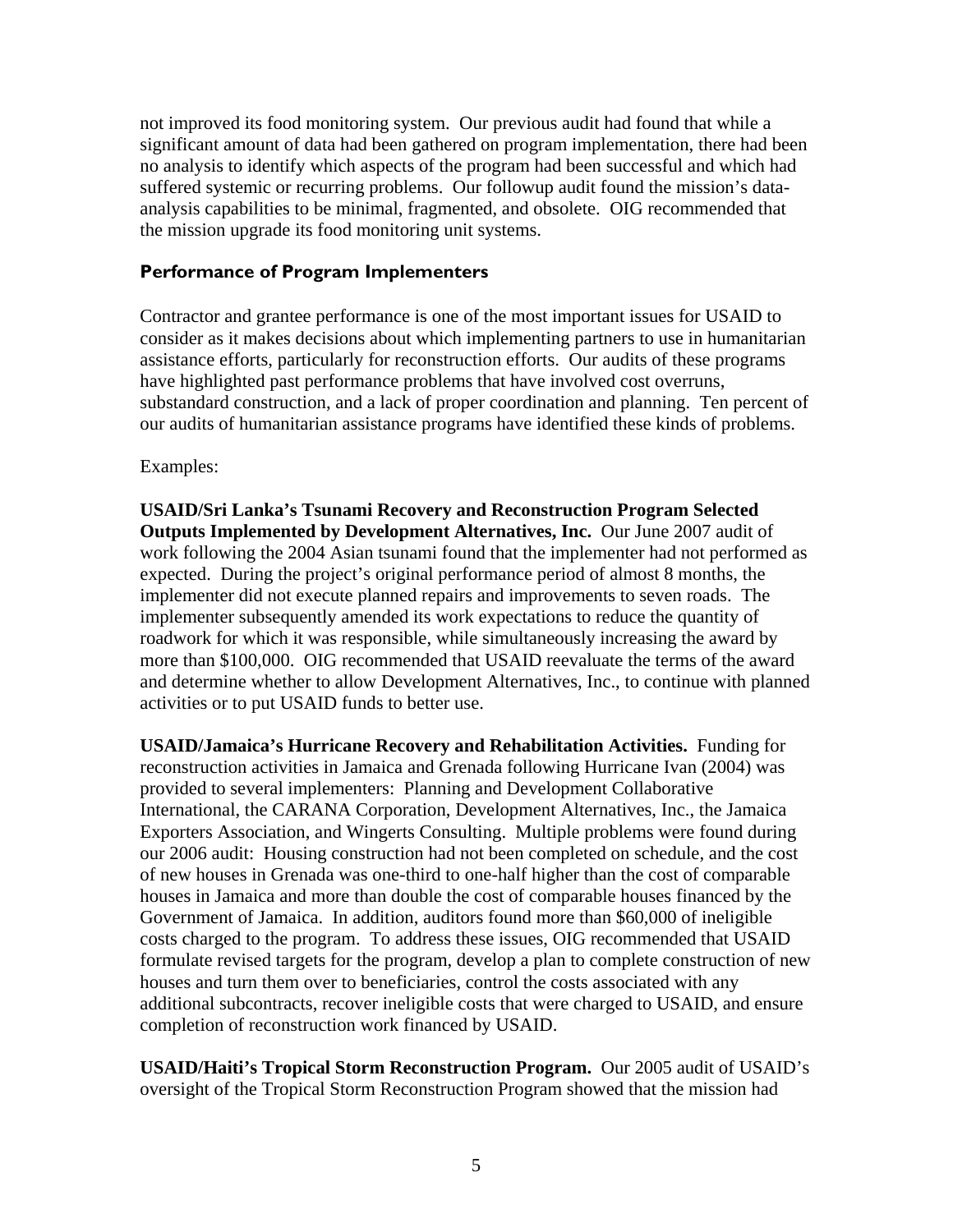taken positive steps to mitigate some program risks. It scheduled biweekly meetings with the implementing partners and required work plans from them; conducted monthly field visits; hired monitoring firms; preapproved engineering plans; and arranged for environmental reviews and approvals. The audit report did not make any recommendations. However, it noted that prior to January 2005, neither the engineering monitoring firm nor Haiti's chief engineer had approved project plans. Moreover, contractors had not obtained required environmental approvals before beginning construction.

### **Regulations and Procedures**

USAID humanitarian assistance efforts are subject to an array of regulatory and procedural requirements intended to promote adherence to applicable law and policy. Failure to comply with applicable procedures and regulations produces inconsistencies in program implementation that can contribute to a perception that programs are managed arbitrarily and that the Agency does not fulfill its legal obligations. Our audits have revealed regulatory and procedural compliance issues in 10 percent of the humanitarian assistance programs we have examined.

### Examples:

**USAID/Mozambique's Railroad Rehabilitation Project.** USAID efforts to restore the flood-damaged Limpopo Rail Line prior to 2005 were hampered by mission compliance shortcomings. USAID directives state that missions must annually evaluate and report on contractor performance. However, USAID/Mozambique overlooked this requirement and neglected to follow up on adverse indications about the work of an engineering consulting firm in an earlier evaluation. Because the mission failed to adhere to Agency policy, contractor performance issues could have continued unnoticed, and such issues would not have come to the attention of other U.S. Government agencies considering related procurements. OIG recommended that USAID evaluate and document the performance of the engineering consulting firm.

**USAID/Guatemala's Direct Food Aid Distribution Program.** Our 2003 audit of USAID/Guatemala's food aid distribution program found that food assistance was generally delivered to the intended recipients in accordance with existing agreements. However, we also learned that one cooperating sponsor had required beneficiaries to make a payment to receive their food ration—a practice not allowed by regulation. In particular, the implementing partner had required maternal/child health program participants to pay a monthly contribution in exchange for their food rations to offset the substantial cost of transporting commodities. This practice may have limited the program's effectiveness in improving health and reducing malnutrition and, moreover, is contrary to USAID policy. We recommended that the mission notify the implementing partner in writing of this requirement and monitor cooperating sponsors to prevent this practice in the future.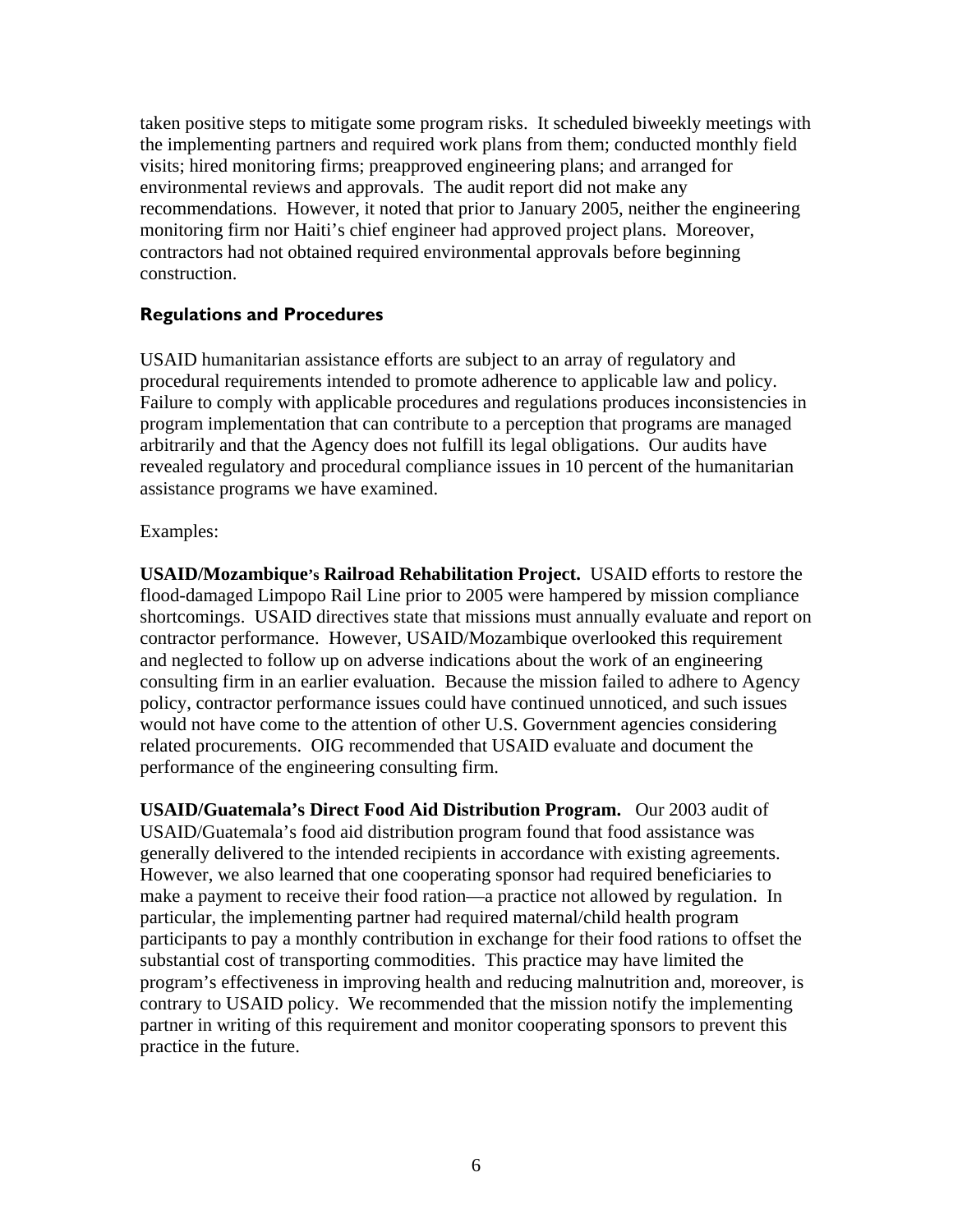## **Crosscutting Issues**

We identified several crosscutting issues during the course of our audits that, although not prevalent, are significant enough to reference. As shown in the examples above, these issues include the need for improved coordination among development partners, better efficiency in partners' operations, a consideration of program sustainability, sufficient training for development partners and USAID personnel, and improvements in the oversight of funding. The following examples further illustrate these points.

**USAID/Indonesia's Tsunami-Related Housing Construction Activities Implemented by Cooperative Housing Foundation International.** USAID/Indonesia's goal in constructing 1,000 new houses was to provide an estimated 5,000 beneficiaries an opportunity to return to a home. OIG's 2008 audit found that, although the contractor had completed construction of 582 houses, not all were occupied and benefiting the intended beneficiaries. Two factors contributed to the less than full occupancy rates: USAID/Indonesia had not required the contractor to develop and enforce practical criteria for ensuring that intended beneficiaries were occupying the houses, and problems arose with land entitlement. As a result, some houses funded with foreign assistance dollars remained empty and at risk of vandalism instead of providing shelter for intended beneficiaries.

Houses remained unoccupied, in part, because of social and economic circumstances. Some individuals—especially single mothers and orphans—chose to remain in existing barracks because of close social ties. Some houses were far from job opportunities, and others lacked electricity and adequate water systems. OIG made two recommendations requiring a review of beneficiary criteria and a plan to ensure occupancy of the houses.

**USAID/India's Food Aid Activities.** USAID's food assistance program in India was intended to improve child survival and nutrition in a nation in which more than half of all young children are underweight and 1 of every 11 dies before age 5. However, OIG's 2002 audit found that the program's food shipments had been detained by the Government of India because cooperating partners had not complied with USAID regulations requiring them to obtain all the necessary import permits, licenses, and other appropriate approvals for entry and transit of program commodities in India. Moreover, the Government of India was arbitrarily applying different agricultural inspection requirements at different posts. Resulting delays led to additional program expenses for commodity storage and contributed to food outages at numerous feeding sites. To prevent future such delays, we recommended that USAID/India establish an action plan to obtain all necessary approvals from the Government of India for the importation of certain program food commodities.

## <span id="page-9-0"></span>**FINANCIAL AUDIT ACTIVITY**

OIG performs and oversees regular financial statement audits of USAID and its implementing partners. These financial audits have questioned large amounts of program costs; many of these questioned costs have been sustained and have resulted in savings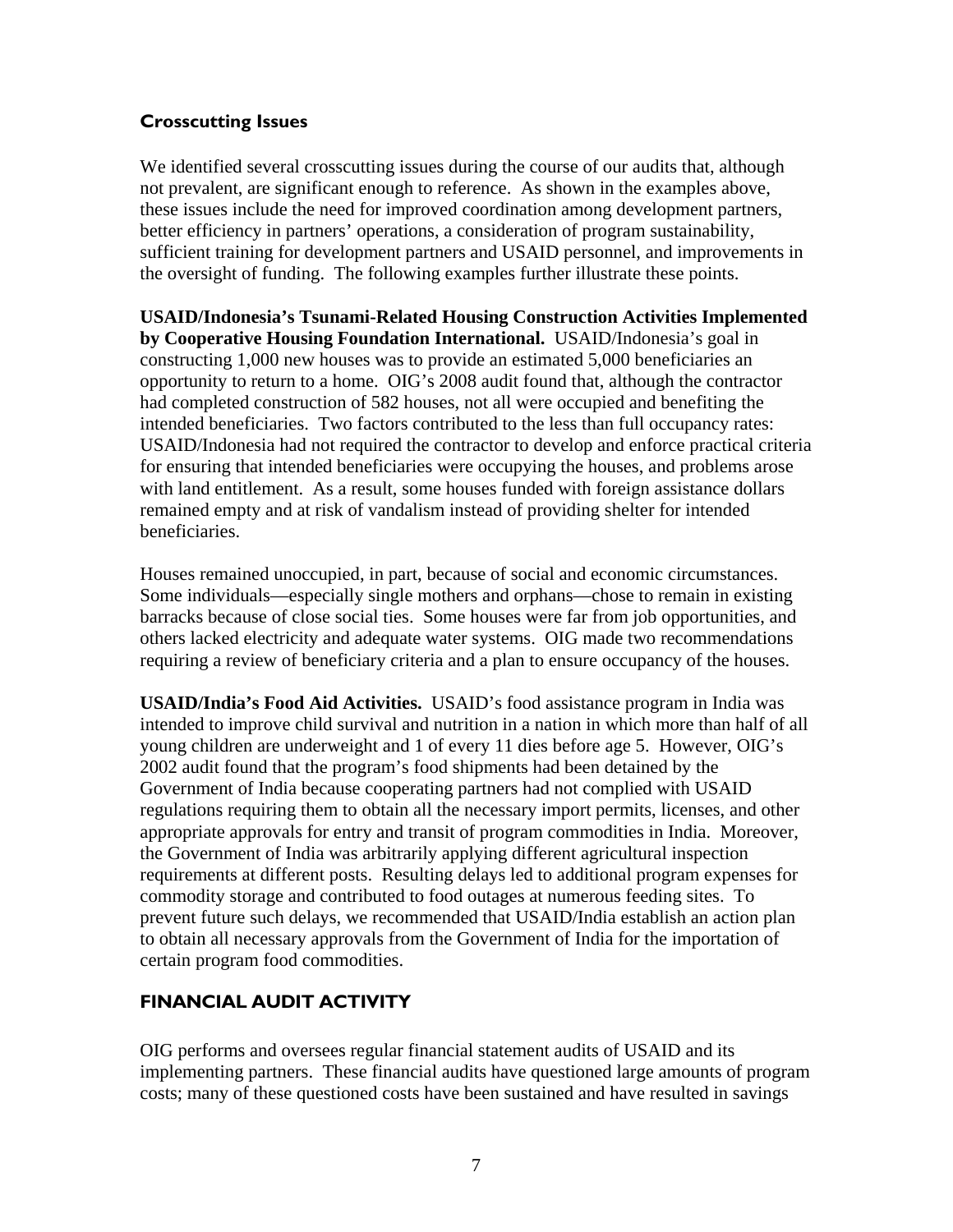for the Agency. It is not possible, however, to determine the exact level of savings this work has produced in relation to humanitarian assistance activities because many such financial audits examine entire organizations and do not focus exclusively on implementing partners' participation in USAID-funded humanitarian assistance efforts.

During significant humanitarian assistance efforts, we perform risk assessments of planned activities to prioritize our workload and to determine the appropriate type of audit coverage for each assistance activity. OIG's experience with humanitarian responses to large-scale disasters has shown that concurrent financial audits of high-risk programs (i.e., audits conducted while programs are being implemented) can pay important dividends. Such concurrent audits can prevent and detect fraud and misuse of funds at an early stage, addressing these issues before associated costs grow. In determining which activities to target with concurrent audits, we consider previous experience with the contractor or grantee, the level of financial investment, the inherent risks associated with specific types of programs, and any compensating program procedures or controls that help mitigate risks.

## <span id="page-10-0"></span>**SIGNIFICANT INVESTIGATIVE ACTIVITY**

OIG is committed to investigating allegations of waste, fraud, and abuse within USAID programs. We have investigated allegations involving program and employee integrity, including conspiracy, collusive bidding, falsification of documents, commodity diversion, failure to report losses, attempted bribery, and attempted intimidation of program implementers. Examples of some of those investigations follow.

Several OIG investigations related to humanitarian assistance programs have identified theft and fraud on the part of implementing partners' employees. Three individuals have been indicted, for example, as a result of an ongoing OIG investigation into allegations that commodities provided under a USAID-funded food distribution program never reached intended beneficiaries. Charges included conspiracy, mail and wire fraud, tampering with a witness, and false claims. Our investigation revealed that some of the reported recipient communities for the commodities did not exist and that documentation of the distribution and receipt of the goods had been falsified by representatives of the nongovernmental organizations responsible for implementing the program. These employees were accused of selling the food in local markets and keeping the profits. They were also alleged to have used USAID-funded construction materials to build themselves multiple houses.

In 2006, OIG initiated an investigation of an alleged theft of program funds from a USAID contract in Liberia. OIG was able to establish that a former accountant for the USAID contractor had embezzled approximately \$250,000 in program funds by cashing business checks, entering fictitious program expenses into the contractor's accounting software, and creating a second, falsely inflated local payroll. As a result of our investigation, the accountant was indicted on multiple counts of wire fraud, mail fraud, and theft from a program receiving Federal funds. The defendant is awaiting extradition.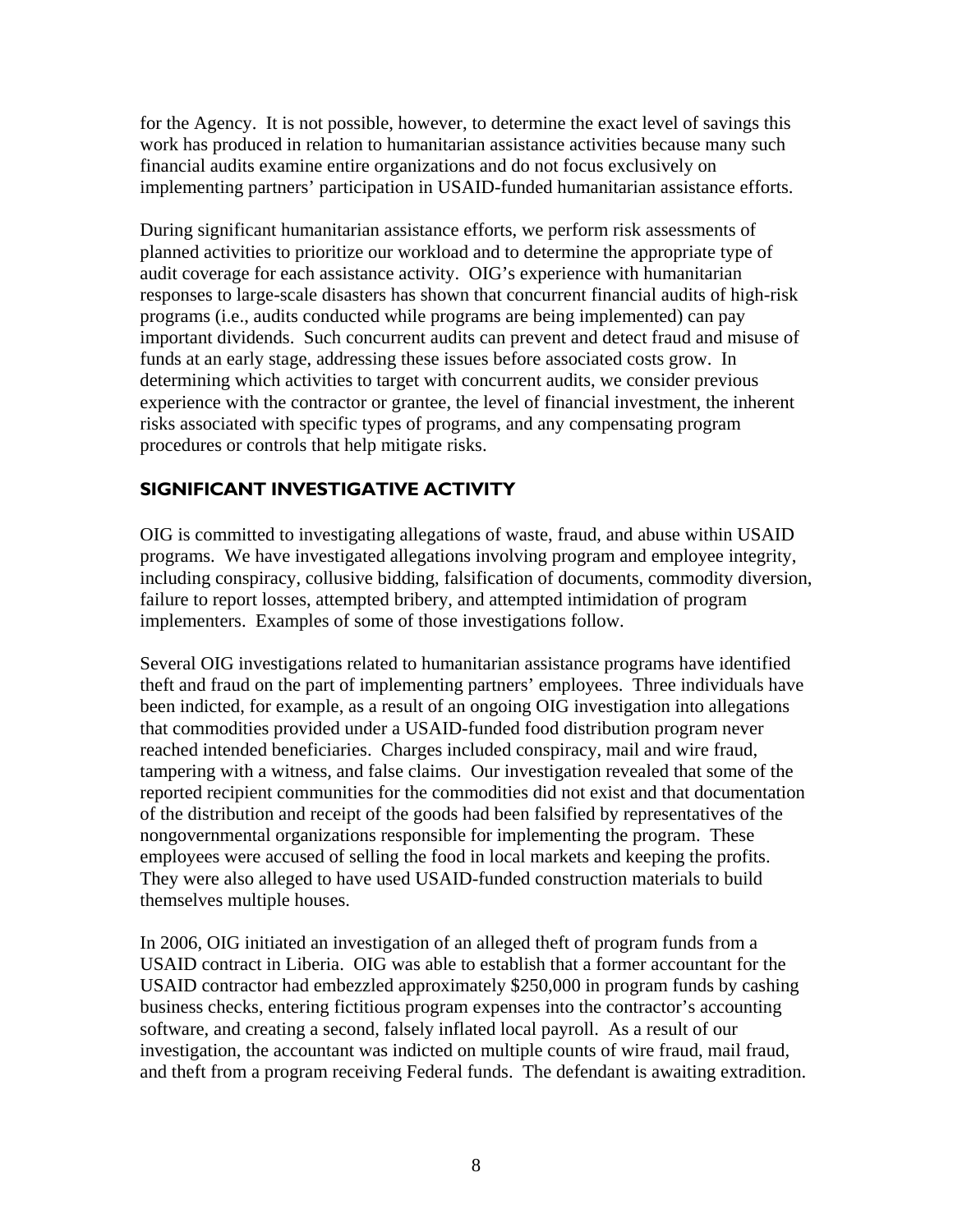In August 2005, OIG initiated an investigation regarding whether a USAID/Angola contractor had falsified payment receipts for drivers who were responsible for the transportation and delivery of food commodities. The investigation revealed that the contractor's former provincial representative had falsified payment receipts and waybills to conceal the theft of more than \$175,000 in program funds. The individual was indicted on six counts of mail fraud, and extradition proceedings are underway.

OIG investigative work also supports the integrity of the Agency's own workforce. In 2001, for instance, an OIG investigation revealed that a senior USAID Foreign Service National employee, who was managing a contract program, had pressured the contractor to hire the employee's friend. As a result of our investigation, the employee received a written reprimand.

OIG investigations have helped the Agency recover funds and expedite payments. In one case, for example, OIG determined that a freight forwarding company, under contract with a USAID-sponsored private voluntary organization for delivering P.L. 480 Title II food shipments, was inappropriately withholding funds from ocean carriers. Some of these carriers had, in turn, threatened to cease food shipment deliveries and jeopardize food assistance to program beneficiaries. After OIG confronted the freight forwarding company with evidence that it had been withholding \$4.8 million in USAID funds from these ocean carriers, the firm immediately began making appropriate payments to them until all of its associated outstanding bills had been paid.

## **CONCLUSION AND AREAS FOR EXAMINATION**

<span id="page-11-0"></span>We commend USAID for the rapid steps it has taken to provide humanitarian assistance in the wake of disasters. To help refine those efforts, OIG suggests that the Agency consider the following areas of examination to help safeguard funds so that they can be used for the greatest benefit and so that programs can be implemented effectively.

- Ensure that all personnel responsible for oversight of the implementation of humanitarian assistance programs fully understand their roles and responsibilities.
- Provide for sufficient internal and security controls over relief commodities.
- Maintain continuity of program oversight personnel, to the extent possible.
- Discuss requirements with local communities and governments to tailor programs to their needs.
- Carefully consider past performance of implementers prior to entering into new grants and contracts.
- Place priority on ensuring that all contract and grant oversight requirements are met for example, that performance management plans are in place or that frequent site visits are conducted.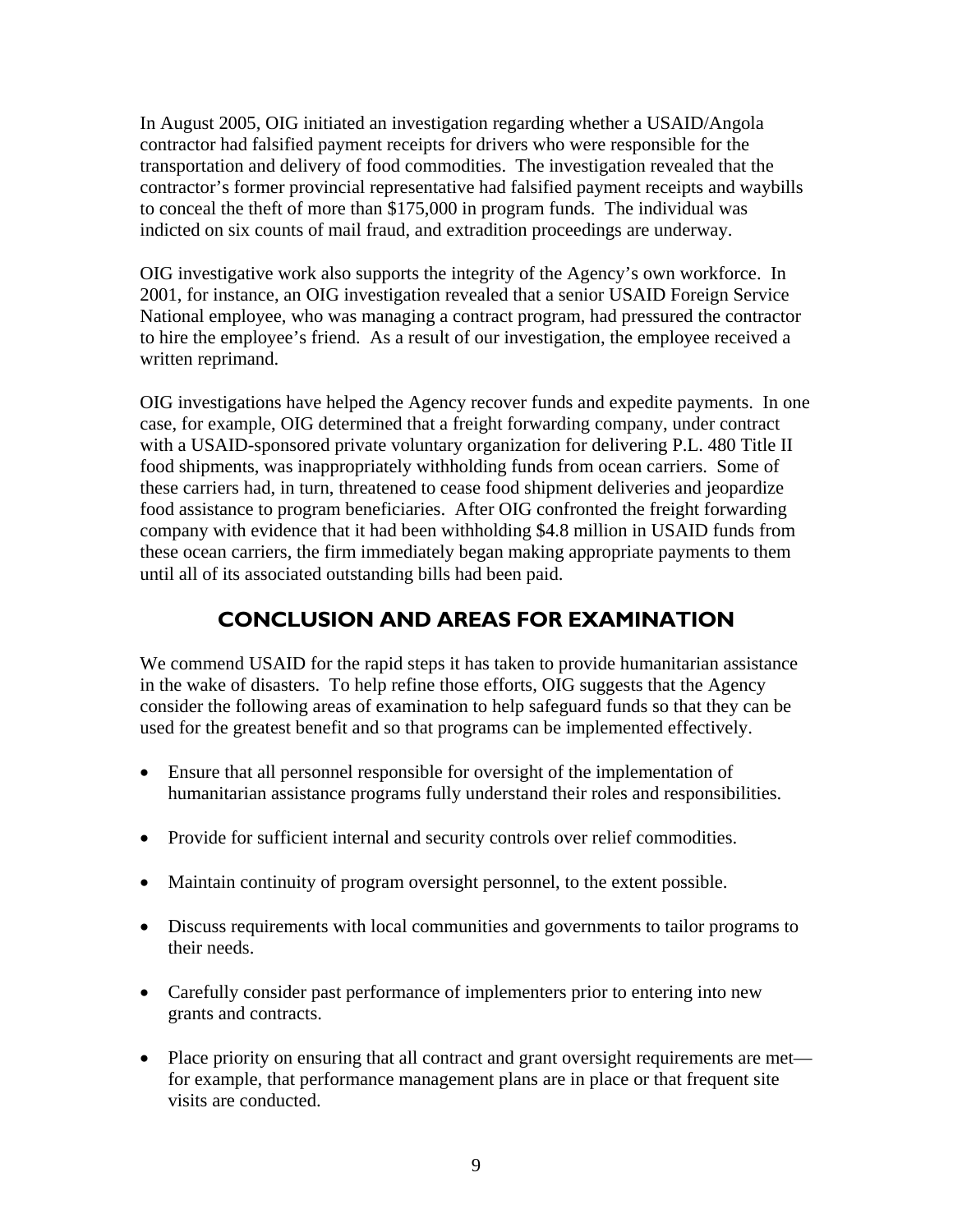- Work with implementers to develop effective performance metrics and require them to produce timely, accurate data so that USAID can evaluate programs.
- Ensure that necessary environmental and engineering reviews have been conducted for all construction projects.
- Facilitate coordination among implementing partners.

These are just a few of the areas that USAID might examine as future humanitarian assistance programs are implemented throughout the world, particularly in efforts to help Haiti recover from this most recent disaster. The Office of Inspector General looks forward to working with USAID as it addresses critical issues related to humanitarian assistance in the months and years ahead.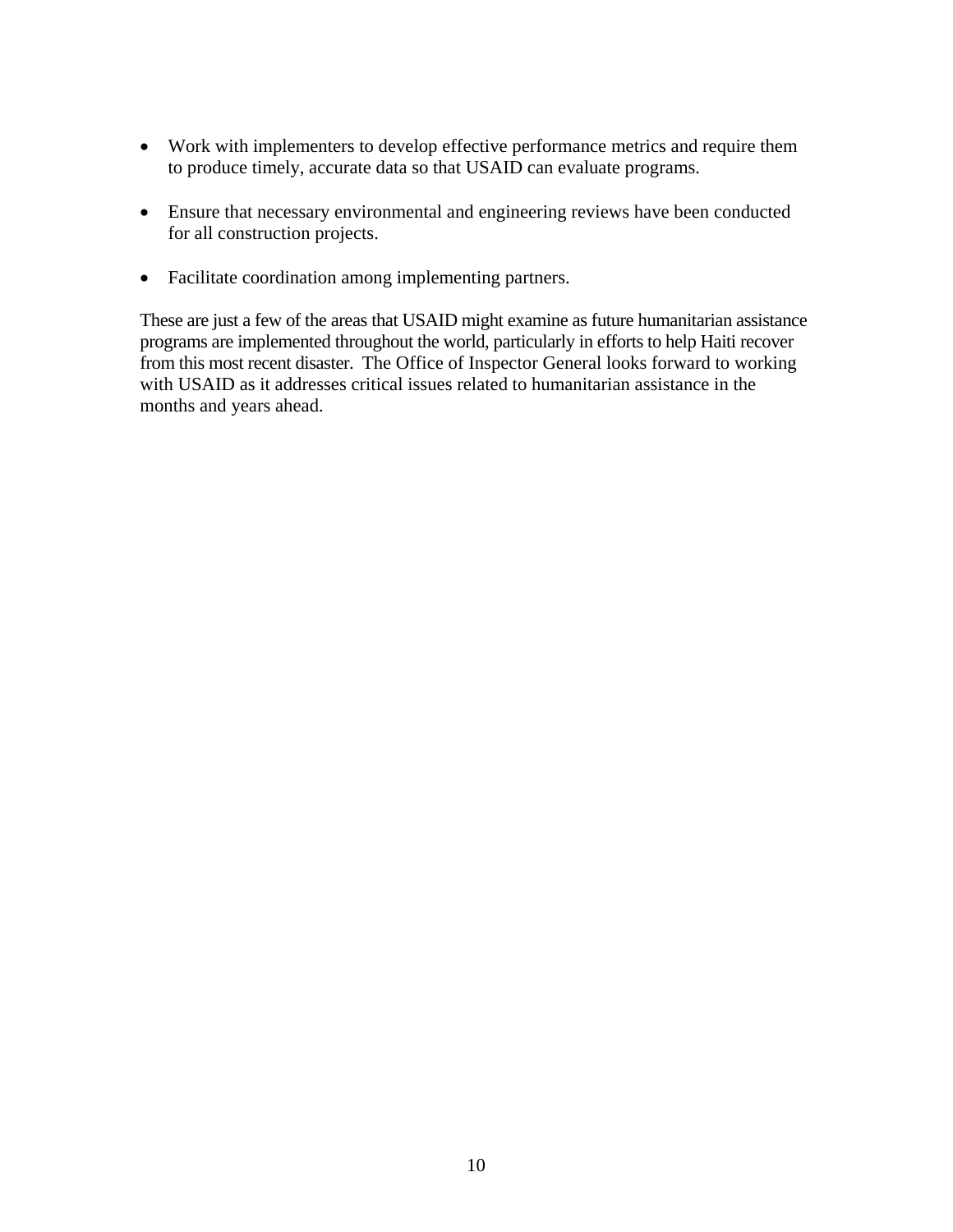## **AUDIT REPORTS Fiscal Years 1999–2009**

This table lists USAID audit reports and describes the types of findings noted by OIG in its audits.

<span id="page-13-0"></span>

| <b>Performance Audit Report</b>                                                                                                                                                                                 | <b>Issues Identified</b>                                                                                                                                                                                                                                                              | <b>Recognized Accomplishments</b>                                                                                                                                                                                   |
|-----------------------------------------------------------------------------------------------------------------------------------------------------------------------------------------------------------------|---------------------------------------------------------------------------------------------------------------------------------------------------------------------------------------------------------------------------------------------------------------------------------------|---------------------------------------------------------------------------------------------------------------------------------------------------------------------------------------------------------------------|
| Audit of USAID/Sudan's<br>Road Infrastructure Activities<br>Report No. 4-650-09-009-P<br>(September 28, 2009)                                                                                                   | Security problems that prevent<br>$\bullet$<br>monitoring or accomplishment of<br>mission<br>Unreliable or insufficient data<br>$\bullet$<br>Noncompliance with regulations<br>or procedures<br>• Insufficient coordination among<br>development partners                             | $\bullet$<br>The project was likely to<br>achieve main goals.<br>$\bullet$<br>The Juba-Nimule Road was<br>being used in refugee<br>resettlement.                                                                    |
| Audit of USAID/Pakistan's<br><b>Earthquake Reconstruction</b><br><b>Activities</b><br>Report No. 5-391-09-001-P<br>(November 25, 2008)                                                                          | Need for employee training<br>$\bullet$<br>Contract procedures not followed<br>Inadequate contract or project<br>$\bullet$<br>management<br>Unreliable or insufficient data<br>$\bullet$<br>Security problems that prevent<br>$\bullet$<br>monitoring or accomplishment of<br>mission | Livelihoods activities<br>$\bullet$<br>program has contributed to<br>increasing rural incomes by<br>38.5 percent.                                                                                                   |
| Audit of USAID/Ukraine's<br>Displaced Children and<br><b>Orphans Fund Activities</b><br>Report No. 9-000-09-002-P<br>(November 20, 2008)                                                                        | Inadequate contract or project<br>management                                                                                                                                                                                                                                          |                                                                                                                                                                                                                     |
| Audit of USAID/Rwanda's<br>Distribution of P.L. 480 Title<br><b>II Nonemergency Assistance</b><br>in Support of its Direct Food<br>Aid Distribution Program<br>Report No. 4-696-08-003-P<br>(April 30, 2008)    | • Unreliable or insufficient data<br>Possible funds control violations<br>$\bullet$<br>Inadequate contract or project<br>$\bullet$<br>management                                                                                                                                      | $\bullet$<br>The implementing partner<br>generally delivered<br>commodities to intended<br>beneficiaries.<br>Communities experienced<br>$\bullet$<br>improved health and<br>increased agricultural<br>productivity. |
| Audit of USAID/Iraq's<br>Management of the Marla<br>Ruzicka Iraqi War Victims<br>Fund<br>Report No. E-267-08-002-P<br>(April 3, 2008)                                                                           | Recommendation for funds to be<br>$\bullet$<br>put to better use<br>• Risk to project's sustainability<br>Security problems that prevent<br>$\bullet$<br>monitoring or accomplishment of<br>mission                                                                                   | USAID complied with<br>$\bullet$<br>provisions contained in<br>public laws to help ensure<br>that funds appropriated for<br>the Marla Fund were used as<br>intended.                                                |
| Audit of USAID/Indonesia's<br>Tsunami-Related Housing<br><b>Construction Activities</b><br>Implemented by Cooperative<br>Housing Foundation<br>International<br>Report No. 5-497-08-002-P<br>(January 31, 2008) | Risk to project's sustainability<br>٠<br>Inefficient operations                                                                                                                                                                                                                       | The implementing partner<br>٠<br>achieved planned results in<br>building houses.                                                                                                                                    |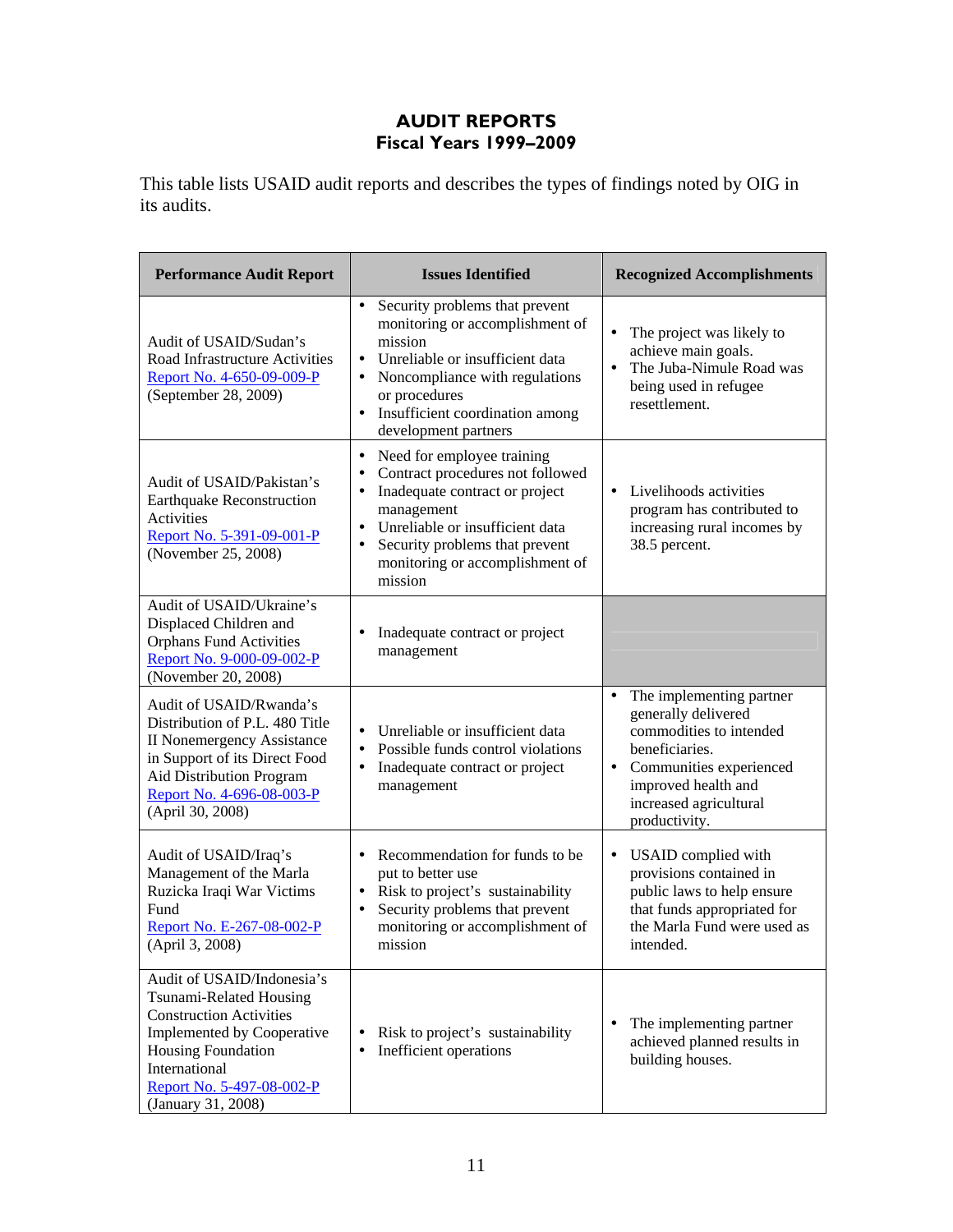| <b>Performance Audit Report</b>                                                                                                                                                                                   | <b>Issues Identified</b>                                                                                                                                                                               | <b>Recognized Accomplishments</b>                                                                                                                                                                                                   |
|-------------------------------------------------------------------------------------------------------------------------------------------------------------------------------------------------------------------|--------------------------------------------------------------------------------------------------------------------------------------------------------------------------------------------------------|-------------------------------------------------------------------------------------------------------------------------------------------------------------------------------------------------------------------------------------|
| Audit of USAID'S<br>Management of P.L. 480<br>Nonemergency Monetization<br>Programs<br>Report No. 9-000-07-010-P<br>(September 27, 2007)                                                                          | Capping report—issues<br>$\bullet$<br>previously identified                                                                                                                                            |                                                                                                                                                                                                                                     |
| Audit of the Office of Foreign<br>Disaster Assistance Program<br>in Iraq<br>Report No. E-267-07-006-P<br>(July 11, 2007)                                                                                          | Unreliable or insufficient data<br>$\bullet$<br>Inadequate contract or project<br>$\bullet$<br>management<br>Security problems that prevent<br>$\bullet$<br>monitoring or accomplishment of<br>mission | Majority of OFDA outputs<br>$\bullet$<br>achieved intended results.                                                                                                                                                                 |
| Audit of USAID/Indonesia's<br><b>Aceh Road Reconstruction</b><br>Project Under Its Tsunami<br>Program<br>Report No. 5-497-07-008-P<br>(July 11, 2007)                                                             | • Inadequate contract or project<br>management<br>• Inefficient operations                                                                                                                             |                                                                                                                                                                                                                                     |
| Audit of USAID/Armenia's<br><b>Energy and Water Sector</b><br>Reform Program<br>Report No. 8-111-07-002-P<br>(June 26, 2007)                                                                                      | Inadequate contract or project<br>management                                                                                                                                                           | Program achieved most of its<br>$\bullet$<br>planned outputs.                                                                                                                                                                       |
| Audit of USAID/Sri Lanka's<br>Tsunami Recovery and<br><b>Reconstruction Program</b><br>Selected Outputs Implemented<br>by Development Alternatives,<br>Inc.<br>Report No. 5-383-07-007-P<br>(June 22, 2007)       | Unsatisfactory contractor<br>٠<br>performance<br>Recommendation for funds to be<br>put to better use                                                                                                   | Outputs were generally<br>$\bullet$<br>achieved.                                                                                                                                                                                    |
| <b>Audit of Critical Activities</b><br>Financed by USAID Regional<br>Development Mission/Asia's<br>U.S. Indian Ocean Tsunami<br><b>Warning System Program</b><br>Report No. 5-486-07-003-P<br>(February 27, 2007) | Performance targets not met<br>٠<br>Unreliable or insufficient data<br>$\bullet$                                                                                                                       |                                                                                                                                                                                                                                     |
| Audit of USAID/West<br>Africa's Management of the<br>P.L. 480 Nonemergency<br>Monetization Program in<br>Burkina Faso<br>Report No. 7-624-07-001-P<br>(February 27, 2007)                                         | Unreliable or insufficient data<br>Inadequate contract or project<br>management <sup>3</sup>                                                                                                           | Several outputs were<br>achieved at 100 percent or<br>higher by both cooperating<br>sponsors, demonstrating a<br>positive impact.<br>Program activities were well<br>$\bullet$<br>managed and supervised by<br>USAID staff members. |

<span id="page-14-0"></span><sup>&</sup>lt;sup>3</sup> Monitoring and reporting by cooperating sponsors could be improved.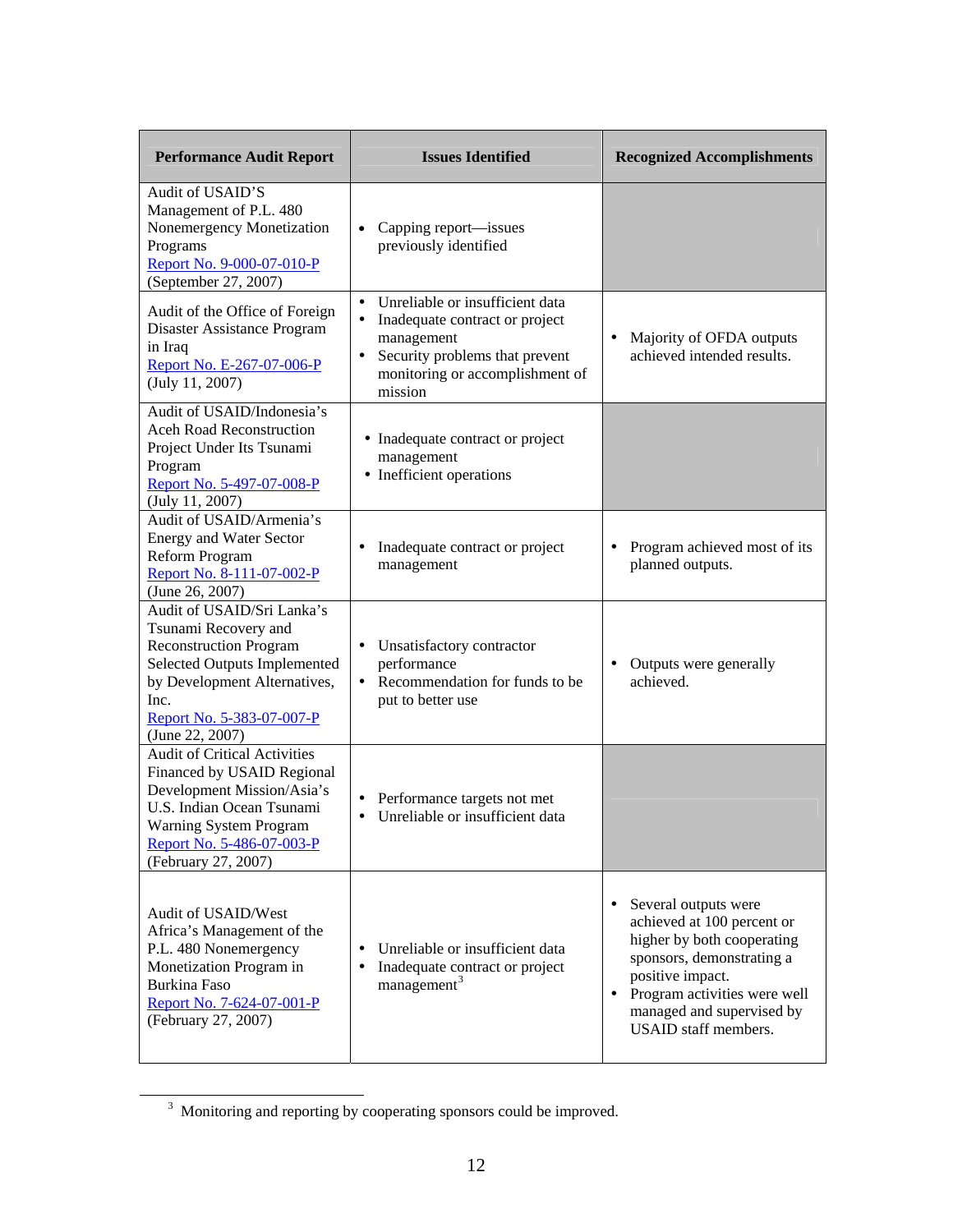| <b>Performance Audit Report</b>                                                                                                                                                                          | <b>Issues Identified</b>                                                                                                                                                                                      | <b>Recognized Accomplishments</b>                                                                                                                                                                                                                                                                                                                                 |
|----------------------------------------------------------------------------------------------------------------------------------------------------------------------------------------------------------|---------------------------------------------------------------------------------------------------------------------------------------------------------------------------------------------------------------|-------------------------------------------------------------------------------------------------------------------------------------------------------------------------------------------------------------------------------------------------------------------------------------------------------------------------------------------------------------------|
| Audit of<br>USAID/Mozambique's<br>Management of P.L. 480<br>Nonemergency Monetization<br>Program<br>Report No. 4-656-07-003-P<br>(December 22, 2006)                                                     | Unreliable or insufficient data<br>$\bullet$<br>Inadequate internal controls<br>$\bullet$<br>Inadequate contract or project<br>$\bullet$<br>management                                                        | Farming techniques were<br>٠<br>improved to produce higher-<br>yield, disease-resistant crops<br>that have high nutritional<br>value.<br>Monetization activities have<br>$\bullet$<br>helped local communities by<br>training volunteers who then<br>teach communities to use<br>locally available foods to<br>prepare nutrient-rich diets for<br>their children. |
| Audit of USAID/Sri Lanka's<br>Large-Scale Infrastructure<br>Rebuilding Activities Under<br>Its Sri Lanka Tsunami<br><b>Reconstruction Program</b><br>Report No. 5-383-07-001-P<br>(November 30, 2006)    | Delays in approval of contract<br>$\bullet$<br>modification requests                                                                                                                                          | Most large-scale<br>٠<br>infrastructure targets were<br>met within cost estimates.                                                                                                                                                                                                                                                                                |
| Audit of USAID/Guatemala's<br>Management of Its P.L. 480<br>Nonemergency Monetization<br>Program<br>Report No.1-520-07-002-P<br>(November 27, 2006)                                                      | Unsatisfactory contractor<br>$\bullet$<br>performance<br>Questioned costs<br>$\bullet$<br>Inadequate contract or project<br>$\bullet$<br>management<br>Inefficient operations<br>$\bullet$<br>Suspected fraud |                                                                                                                                                                                                                                                                                                                                                                   |
| Audit of USAID/Haiti's<br>Management of P.L. 480 Non-<br><b>Emergency Monetization</b><br>Program<br>Report No. 9-521-06-010-P<br>(September 28, 2006)                                                   | Inadequate contract or project<br>$\bullet$<br>management<br>Absence of strategic plan<br>٠                                                                                                                   |                                                                                                                                                                                                                                                                                                                                                                   |
| Audit of USAID/Indonesia's<br>Tsunami Recovery and<br><b>Reconstruction Program</b><br>Activities Implemented by<br>Development Alternatives,<br>Inc.<br>Report No. 497-06-009-P<br>(September 15, 2006) | Inadequate contract or project<br>management<br>Funds-control procedures needed<br>$\bullet$<br>improvement                                                                                                   | Recovery and reconstruction<br>efforts were completed as<br>planned.<br>Other activities were<br>$\bullet$<br>progressing.                                                                                                                                                                                                                                        |
| Audit of USAID/Jamaica's<br>Hurricane Recovery and<br><b>Rehabilitation Activities</b><br>Report No. 1-532-06-004-P<br>(April 28, 2006)                                                                  | Unsatisfactory contractor<br>$\bullet$<br>performance<br>Inefficient operations<br>$\bullet$<br>Questioned costs<br>$\bullet$<br>Inadequate contract or project<br>$\bullet$<br>management                    |                                                                                                                                                                                                                                                                                                                                                                   |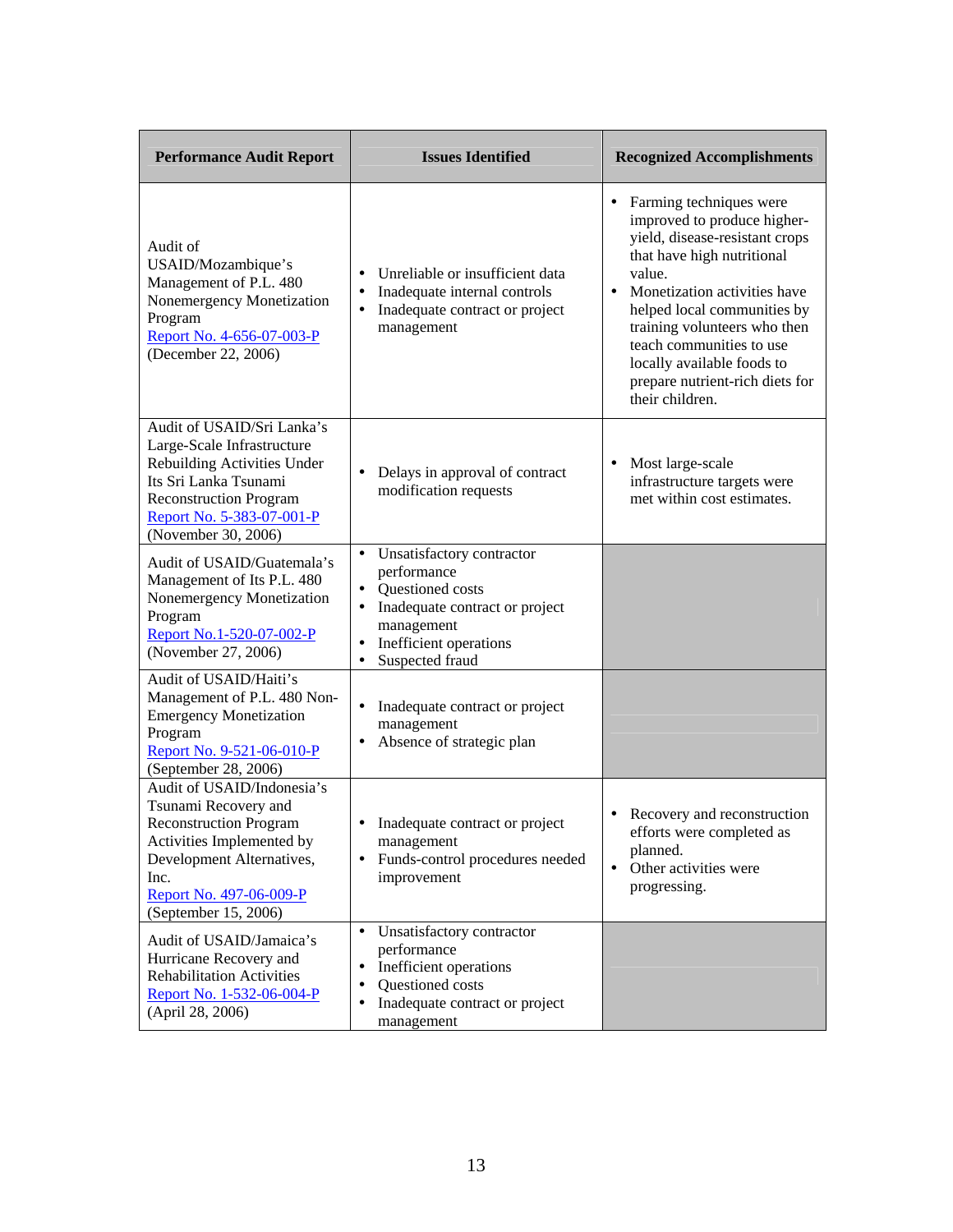| <b>Performance Audit Report</b>                                                                                                                                                                                                      | <b>Issues Identified</b>                                                                                                                                     | <b>Recognized Accomplishments</b>                                                                               |
|--------------------------------------------------------------------------------------------------------------------------------------------------------------------------------------------------------------------------------------|--------------------------------------------------------------------------------------------------------------------------------------------------------------|-----------------------------------------------------------------------------------------------------------------|
| Audit of USAID/Indonesia's<br>Banda Aceh-Lamno Road<br><b>Reconstruction Activities</b><br><b>Under Its Tsunami Recovery</b><br>and Reconstruction Program<br>Report No. 5-497-06-003-P<br>(March 30, 2006)                          | Inadequate contract or project<br>٠<br>management<br>• Insufficient coordination among<br>development partners                                               | $\bullet$<br>The contractor implemented<br>some road construction<br>projects.                                  |
| Audit of USAID/WARP's<br>Management of<br><b>Environmental and Food</b><br><b>Security Programs</b><br>Report No. 7-624-06-002-P<br>(January 31, 2006)                                                                               | Insufficient coordination among<br>٠<br>development partners<br>Unreliable or insufficient data<br>$\bullet$<br>Inadequate contract or project<br>management | $\bullet$<br>Most environmental and food<br>security programs were on<br>schedule to achieve results.           |
| Audit of Funds Earmarked by<br>Congress to Provide<br><b>Assistance for Displaced</b><br>Persons in Afghanistan<br>Report No. 9-306-06-004-P<br>(December 21, 2005)                                                                  | Recommendation for funds to be.<br>$\bullet$<br>put to better use                                                                                            |                                                                                                                 |
| Audit of USAID/Colombia's<br><b>Internally Displaced Persons</b><br>Program<br>Report No. 1-514-05-009-P<br>(July 5, 2005)                                                                                                           | Unreliable or insufficient data<br>٠                                                                                                                         |                                                                                                                 |
| Audit of USAID/Jamaica's<br>Hurricane Recovery and<br><b>Rehabilitation Program</b><br>Report No. 1-532-05-008-P<br>(April 12, 2005)                                                                                                 | Unsatisfactory contractor<br>٠<br>performance<br>• Funds control procedures needed<br>improvement                                                            |                                                                                                                 |
| Audit of USAID/Haiti's<br><b>Tropical Storm Reconstruction</b><br>Program<br>Report No. 1-521-05-007-P<br>(April 8, 2005)                                                                                                            | Unsatisfactory contractor<br>$\bullet$<br>performance                                                                                                        |                                                                                                                 |
| Audit of<br>USAID/Mozambique's<br>Performance Monitoring of<br>Railroad Rehabilitation Under<br>the Southern Africa Floods<br>Report No. 4-656-05-001-P<br>(November 4, 2004)                                                        | Noncompliance with regulations<br>or procedures                                                                                                              | The mission successfully<br>implemented and monitored<br>efforts but no contractor<br>evaluation was conducted. |
| Audit of USAID/El Salvador's<br>Reconstruction of Schools,<br>Healthcare Facilities, and<br>Other Infrastructure Projects<br>Under the Earthquake<br><b>Reconstruction Program</b><br>Report No. 1-519-04-009-P<br>(August 10, 2004) |                                                                                                                                                              | The majority of projects were<br>completed or were projected<br>to be completed on schedule.                    |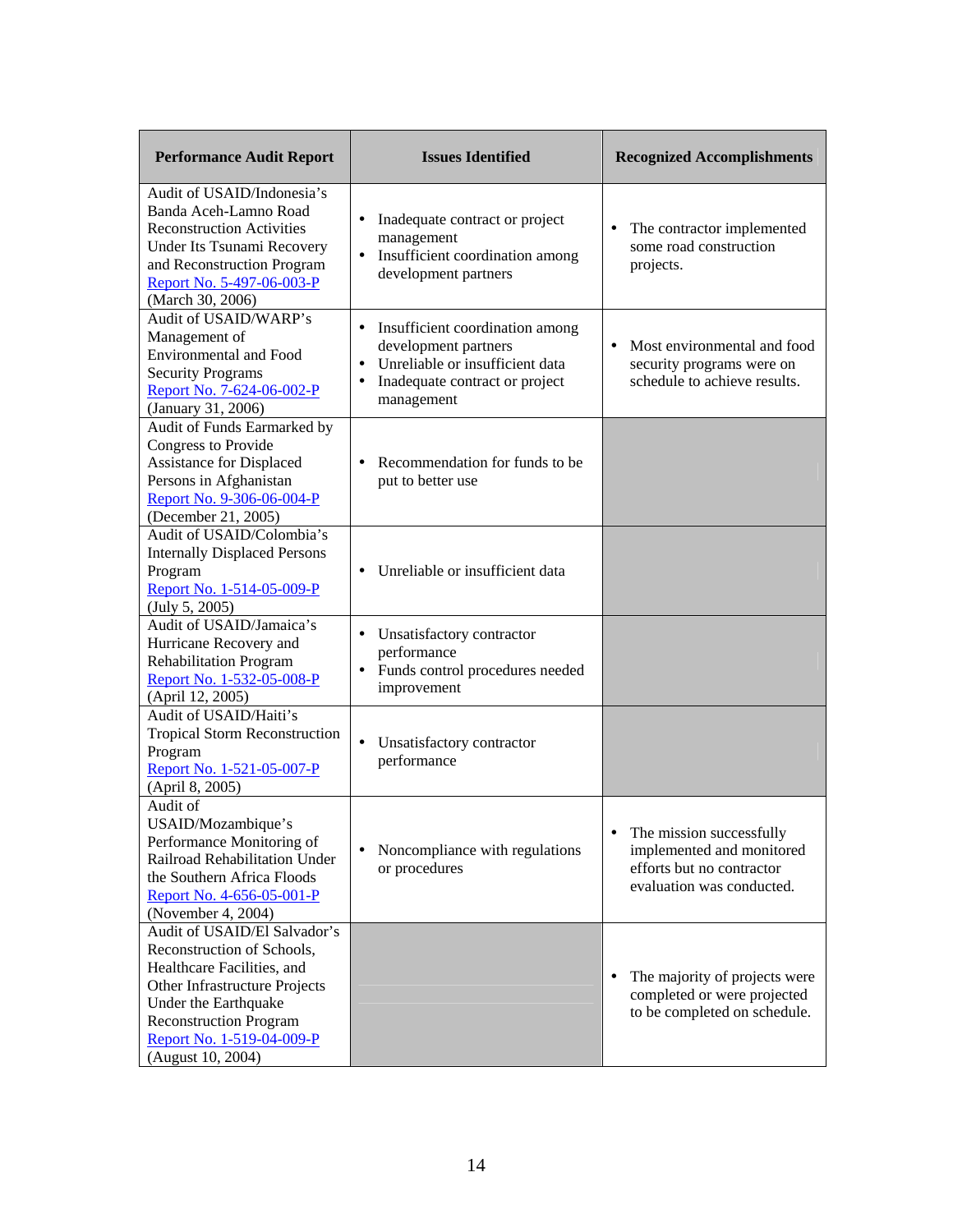| <b>Performance Audit Report</b>                                                                                                                                                                                                                                                                                     | <b>Issues Identified</b>                                                                                                       | <b>Recognized Accomplishments</b>                                                                                                                                                             |
|---------------------------------------------------------------------------------------------------------------------------------------------------------------------------------------------------------------------------------------------------------------------------------------------------------------------|--------------------------------------------------------------------------------------------------------------------------------|-----------------------------------------------------------------------------------------------------------------------------------------------------------------------------------------------|
| Audit Follow-up Review of<br>Recommendations Nos. 1 and<br>2 from the Audit of<br>USAID/Mozambique's<br>Performance Monitoring of<br>Road Repair and<br><b>Reconstruction Activities</b><br>Funded by the Southern Africa<br>Floods Supplemental<br>Appropriations<br>Report No. 4-656-03-001-P<br>(April 23, 2004) |                                                                                                                                | The mission took action to<br>$\bullet$<br>ensure completion of road<br>construction and evaluated<br>performance of two<br>engineering consulting firms.                                     |
| Audit of<br>USAID/Madagascar's<br>Performance Monitoring of<br>Road and Rail Repair and<br><b>Reconstruction for Southern</b><br>Africa Flood Relief<br><b>Supplemental Appropriations</b><br>Report No. 4-687-04-006-P<br>(April 15, 2004)                                                                         |                                                                                                                                | The mission was successful<br>$\bullet$<br>in rehabilitating and repairing<br>233 kilometers of roads,<br>163 kilometers of the national<br>rail line, three warehouses,<br>and a wharf.      |
| Audit of USAID's<br>Distribution of P.L. 480 Title<br><b>II Non-Emergency Assistance</b><br>in Support of Its Direct Food<br>Aid Distribution Program<br>Report No. 9-000-04-002-P<br>(March 31, 2004)                                                                                                              | Inadequate contract or project<br>٠<br>management<br>Noncompliance with regulations<br>$\bullet$<br>or procedures <sup>4</sup> | Missions generally<br>$\bullet$<br>maintained regular contact<br>with cooperating sponsors,<br>conducted periodic site visits,<br>and received required reports<br>from cooperating sponsors. |
| Audit of the Post-Project<br>Condition of Roads and<br><b>Bridges Constructed in</b><br>Honduras Under the<br><b>Emergency Reconstruction of</b><br>Roads and Bridges Activity<br>Report No. 1-522-04-006-P<br>(March 3, 2004)                                                                                      | Risk to project's sustainability<br>٠                                                                                          |                                                                                                                                                                                               |
| Follow-up Audit of USAID/El<br><b>Salvador Housing Project</b><br>Under the Earthquake<br><b>Reconstruction Program</b><br>Report No. 1-519-04-005-P<br>(February 17, 2004)                                                                                                                                         |                                                                                                                                | Seven of eight housing<br>$\bullet$<br>reconstruction activity<br>implementers were on<br>schedule to complete their<br>planned houses.                                                       |

<span id="page-17-0"></span> <sup>4</sup> Site visits were not always performed regularly or systematically and sometimes were limited in scope.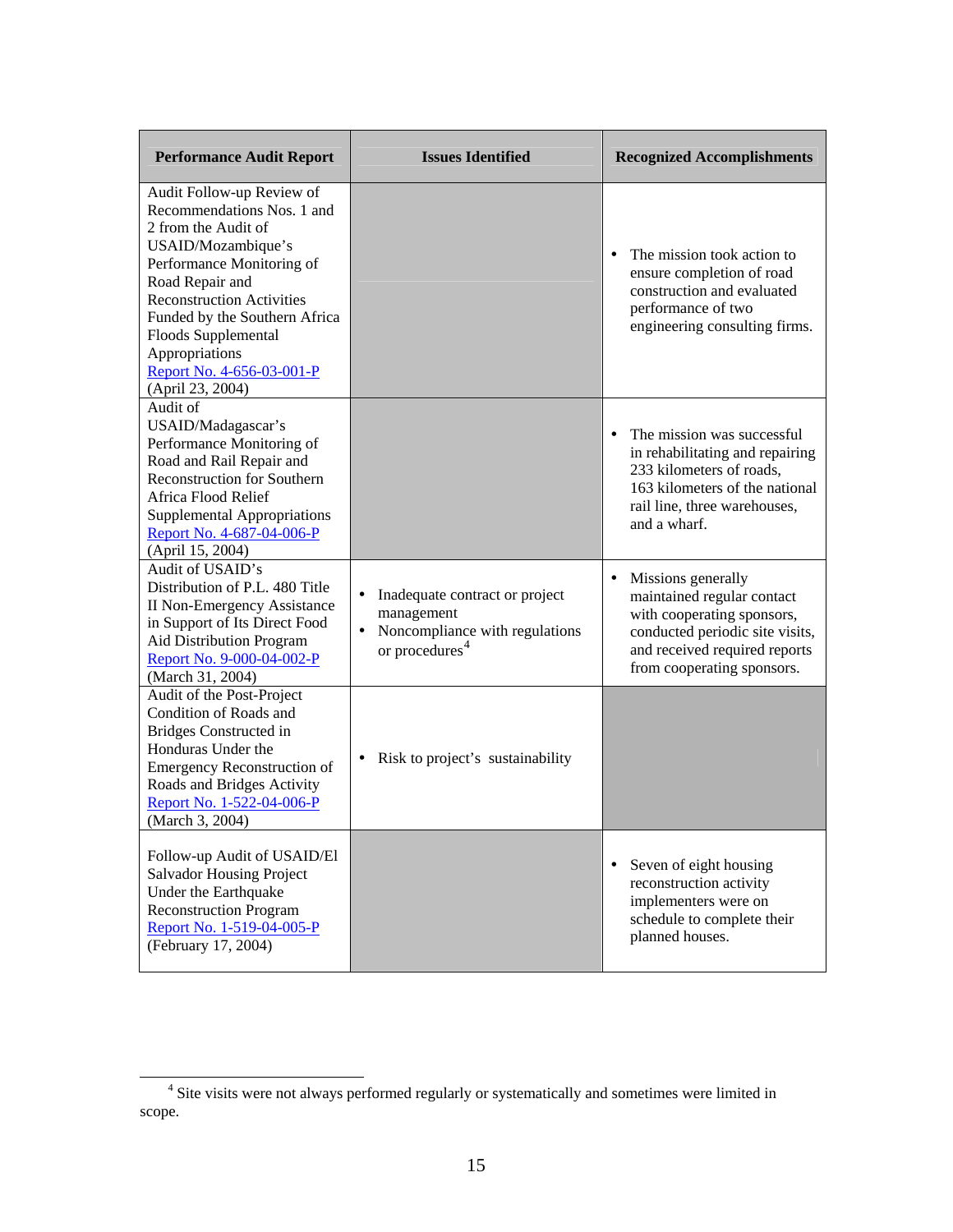| <b>Performance Audit Report</b>                                                                                                                                                                                      | <b>Issues Identified</b>                                                                                                                                                      | <b>Recognized Accomplishments</b>                                                                                                                                                                                                                                                                                                                                                  |
|----------------------------------------------------------------------------------------------------------------------------------------------------------------------------------------------------------------------|-------------------------------------------------------------------------------------------------------------------------------------------------------------------------------|------------------------------------------------------------------------------------------------------------------------------------------------------------------------------------------------------------------------------------------------------------------------------------------------------------------------------------------------------------------------------------|
| Audit of USAID/Ethiopia's<br>Distribution of P.L. 480 Title<br><b>II Non-Emergency Assistance</b><br>in Support of Its Direct Food<br>Aid Distribution Program<br>Report No. 4-663-04-002-P<br>(November 21, 2003)   | Inadequate contract or project<br>$\bullet$<br>management <sup>5</sup>                                                                                                        | The mission generally<br>ensured that food aid was<br>delivered to intended<br>beneficiaries, conducted<br>periodic site visits to<br>sponsors' warehouses and<br>distribution centers, reviewed<br>relevant program reports, and<br>held meetings with<br>cooperating sponsors and<br>beneficiaries on program<br>implementation and<br>effectiveness.                            |
| Audit of the Management of<br>USAID/Haiti's P.L. 480 Title<br><b>II Food Program</b><br>Report No. 1-521-04-001-P<br>(October 20, 2003)                                                                              | Inefficient operations<br>$\bullet$<br>Noncompliance with regulations<br>$\bullet$<br>or procedures<br>Insufficient coordination among<br>$\bullet$<br>development partners   |                                                                                                                                                                                                                                                                                                                                                                                    |
| Audit of USAID/Ghana's<br>Distribution of P.L. 480 Title<br><b>II Non-Emergency Assistance</b><br>in Support of Its Direct Food<br>Aid Distribution Program<br>Report No. 7-641-04-001-P<br>(October 15, 2003)       | Inadequate contract or project<br>$\bullet$<br>management<br>Unreliable or insufficient data<br>$\bullet$<br>Recommendation for funds to be<br>$\bullet$<br>put to better use | Aid distribution programs<br>delivered food to intended<br>beneficiaries in accordance<br>with agreements.<br>Cooperating sponsors<br>improved program<br>monitoring.                                                                                                                                                                                                              |
| Audit of USAID/Guatemala's<br>Distribution of P.L. 480 Title<br><b>II Non-Emergency Assistance</b><br>in Support of Its Direct Food<br>Aid Distribution Program<br>Report No. 1-520-03-008-P<br>(September 26, 2003) | Noncompliance with regulations<br>$\bullet$<br>or procedures                                                                                                                  | Food assistance was<br>$\bullet$<br>generally delivered to the<br>intended recipients in<br>accordance with agreements.<br>The mission performed<br>adequate monitoring to<br>ensure that recipients<br>generally received their food.<br>Personnel from the<br>cooperating sponsors, a sub-<br>recipient, and USAID were<br>aware of their responsibilities<br>under the program. |

<span id="page-18-0"></span><sup>&</sup>lt;sup>5</sup> In some cases, monitoring needed improvement.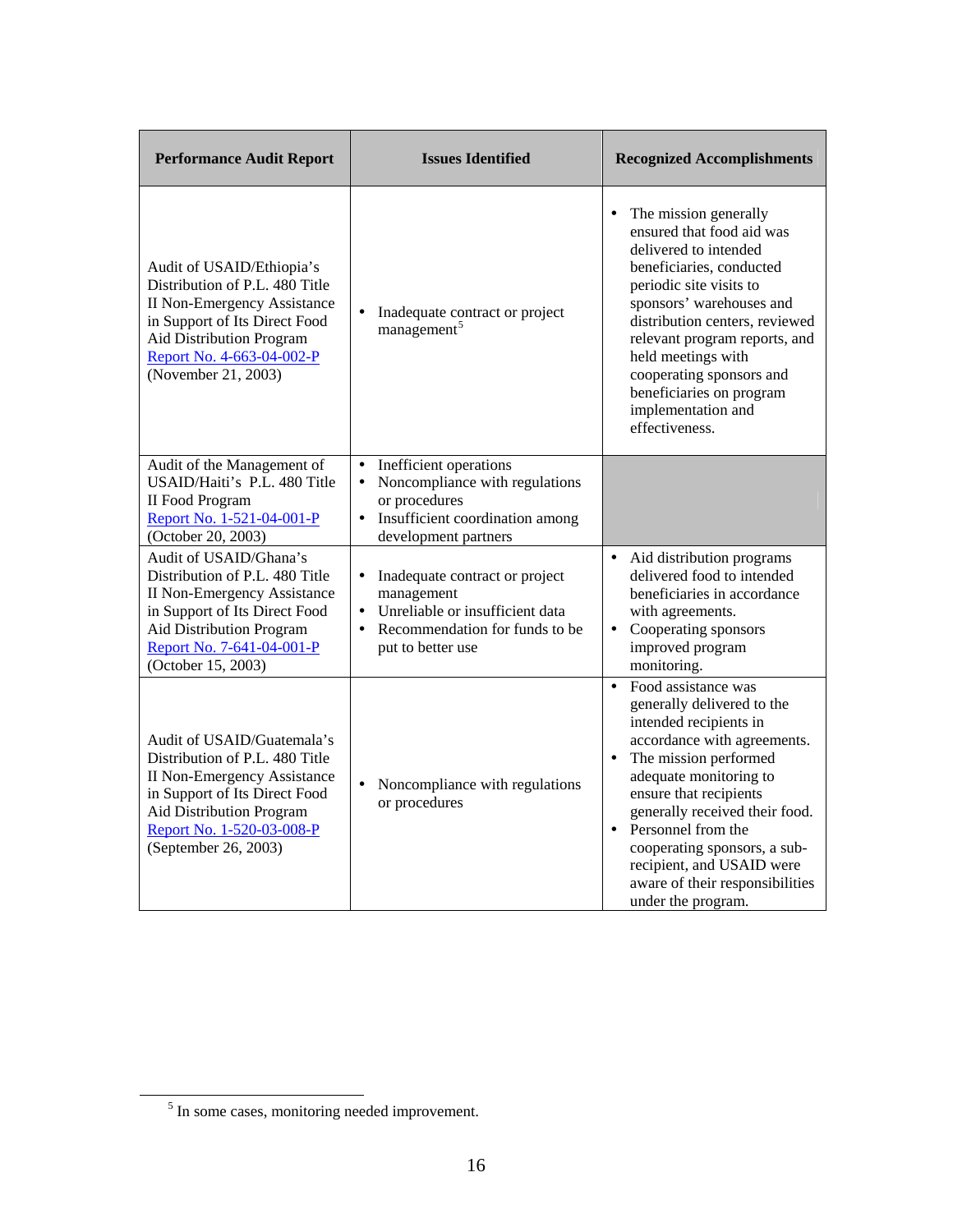| <b>Performance Audit Report</b>                                                                                                                                                                                                                      | <b>Issues Identified</b>                                                                                                                                                                                                                                                     | <b>Recognized Accomplishments</b>                                                                                                                                                                                                                                                           |
|------------------------------------------------------------------------------------------------------------------------------------------------------------------------------------------------------------------------------------------------------|------------------------------------------------------------------------------------------------------------------------------------------------------------------------------------------------------------------------------------------------------------------------------|---------------------------------------------------------------------------------------------------------------------------------------------------------------------------------------------------------------------------------------------------------------------------------------------|
| Audit of<br>USAID/Madagascar's<br>Distribution of P.L. 480 Title<br><b>II Non-Emergency Assistance</b><br>in Support of Its Direct Food<br>Aid Distribution Program<br>Report No. 9-687-03-010-P<br>(September 24, 2003)                             | Inadequate contract or project<br>٠<br>management<br>Recommendation for funds to be<br>$\bullet$<br>put to better use                                                                                                                                                        | $\bullet$<br>The mission adequately<br>monitored some food<br>assistance program activities.                                                                                                                                                                                                |
| <b>Survey of Principal Processes</b><br><b>Used to Manage Funds</b><br>Provided Under the P.L. 480,<br>Title II Program<br>Report No. 9-000-03-001-S<br>(May 23, 2003)                                                                               |                                                                                                                                                                                                                                                                              |                                                                                                                                                                                                                                                                                             |
| Audit of<br>USAID/Mozambique's<br>Performance Monitoring of<br>Road Repair and<br><b>Reconstruction Activities</b><br>Funded by the Southern Africa<br>Floods Supplemental<br>Appropriations<br>Report No. 4-656-03-001-P<br>(January 31, 2003)      | Unsatisfactory contractor<br>$\bullet$<br>performance<br>Inadequate contract or project<br>٠<br>management                                                                                                                                                                   | The mission generally<br>$\bullet$<br>implemented and monitored<br>activities in accordance with<br><b>USAID</b> policies and<br>procedures.<br>Four of five planned project<br>$\bullet$<br>activities were on target for<br>completion within established<br>time and budget limitations. |
| Audit of USAID/El Salvador-<br><b>Financed Housing</b><br><b>Reconstruction Activities</b><br>Report No. 1-519-03-001-P<br>(November 19, 2002)                                                                                                       | Performance targets not met<br>$\bullet$<br>Insufficient coordination among<br>٠<br>development partners<br>Inadequate contract or project<br>٠<br>management                                                                                                                | $\bullet$<br>Project beneficiaries all met<br>eligibility criteria.                                                                                                                                                                                                                         |
| Summary Report on Audits of<br><b>USAID Assistance Provided</b><br>Under the Central America<br>and the Caribbean Emergency<br>Disaster Recovery Fund<br>(CACEDRF) Supplemental<br>Appropriation<br>Report No. 1-598-02-003-S<br>(September 3, 2002) |                                                                                                                                                                                                                                                                              |                                                                                                                                                                                                                                                                                             |
| Audit of USAID-Financed<br>P.L. 480 Title II Food Aid<br>Activities in India<br>Report No. 5-386-02-003-P<br>(August 29, 2002)                                                                                                                       | Law, regulation, or internal policy<br>٠<br>not adequately followed<br>Lack of host country support<br>٠<br>Noncompliance with regulations<br>٠<br>or procedures<br>Unreliable or insufficient data<br>$\bullet$<br>Need for employee training<br>٠<br>Questioned costs<br>٠ | The mission and its partners<br>$\bullet$<br>generally monitored food aid<br>to ensure that it reached the<br>intended beneficiaries.                                                                                                                                                       |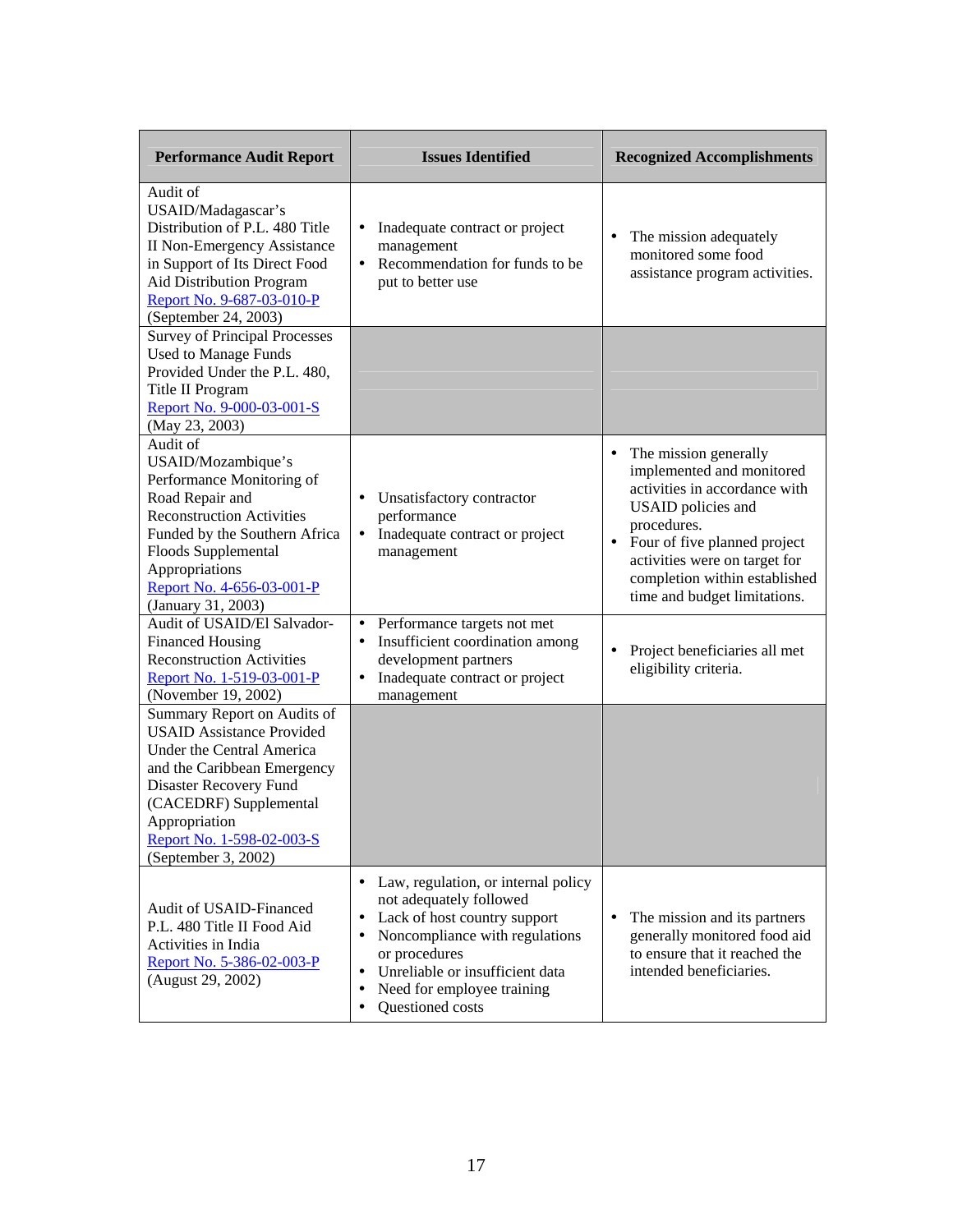| <b>Performance Audit Report</b>                                                                                                                                                                                                    | <b>Issues Identified</b>                                                                     | <b>Recognized Accomplishments</b>                                                                                                                                                                                                                                                                                                                                                                                                                                         |
|------------------------------------------------------------------------------------------------------------------------------------------------------------------------------------------------------------------------------------|----------------------------------------------------------------------------------------------|---------------------------------------------------------------------------------------------------------------------------------------------------------------------------------------------------------------------------------------------------------------------------------------------------------------------------------------------------------------------------------------------------------------------------------------------------------------------------|
| Concurrent Audit of<br>USAID/Madagascar's<br>Performance Monitoring of<br><b>Selected Health Services</b><br>Funded by the Southern Africa<br>Floods Supplemental<br>Appropriation<br>Report No. 4-687-02-005-P<br>(June 21, 2002) |                                                                                              | The mission and its<br>$\bullet$<br>implementing partner boosted<br>production of a water-<br>purifying solution, expanded<br>its availability, and increased<br>sales beyond target levels. It<br>also built up prepositioned<br>stockpiles of the solution for<br>rapid response to future<br>disasters and cholera<br>outbreaks.<br>The mission exercised<br>$\bullet$<br>appropriate management over<br>the contractor and monitored<br>project activities as needed. |
| Audit of the Eastern Caribbean<br><b>Regional Reconstruction</b><br>Activities Financed Under the<br>Central America and the<br>Caribbean Emergency Disaster<br>Recovery Fund<br>Report No. 1-538-02-008-P<br>(April 1, 2002)      |                                                                                              | Disaster reconstruction<br>$\bullet$<br>activities were on schedule to<br>achieve planned outputs.                                                                                                                                                                                                                                                                                                                                                                        |
| Audit of USAID/Haiti's P.L.<br>480 Title II Program<br>Report No. 1-521-02-006-P<br>(January 28, 2002)                                                                                                                             | Inadequate contract or project<br>٠<br>management                                            | The program had served<br>$\bullet$<br>intended numbers of<br>beneficiaries and achieved<br>planned outputs.<br>Program commodities were<br>$\bullet$<br>adequately protected against<br>loss and diversion.                                                                                                                                                                                                                                                              |
| Audit of USAID/Honduras-<br><b>Financed Credit Activities</b><br>Under the Central America<br>and the Caribbean Emergency<br>Disaster Recovery Fund<br>Report No. 1-522-02-001-P<br>(October 1, 2001)                              |                                                                                              | Mission-financed credit<br>$\bullet$<br>activities were on schedule to<br>achieve planned outputs.<br>The mission had<br>implemented an adequate<br>monitoring system for its<br>activities.                                                                                                                                                                                                                                                                              |
| Audit of USAID/Guatemala-<br><b>Financed Agriculture</b><br>Activities Under the Central<br>America and the Caribbean<br><b>Emergency Disaster Recovery</b><br>Fund<br>Report No. 1-520-01-010-P<br>(August 16, 2001)              | Inadequate contract or project<br>٠<br>management<br>Need for employee training<br>$\bullet$ | Most audited activities were<br>$\bullet$<br>on schedule to achieve<br>planned outputs.                                                                                                                                                                                                                                                                                                                                                                                   |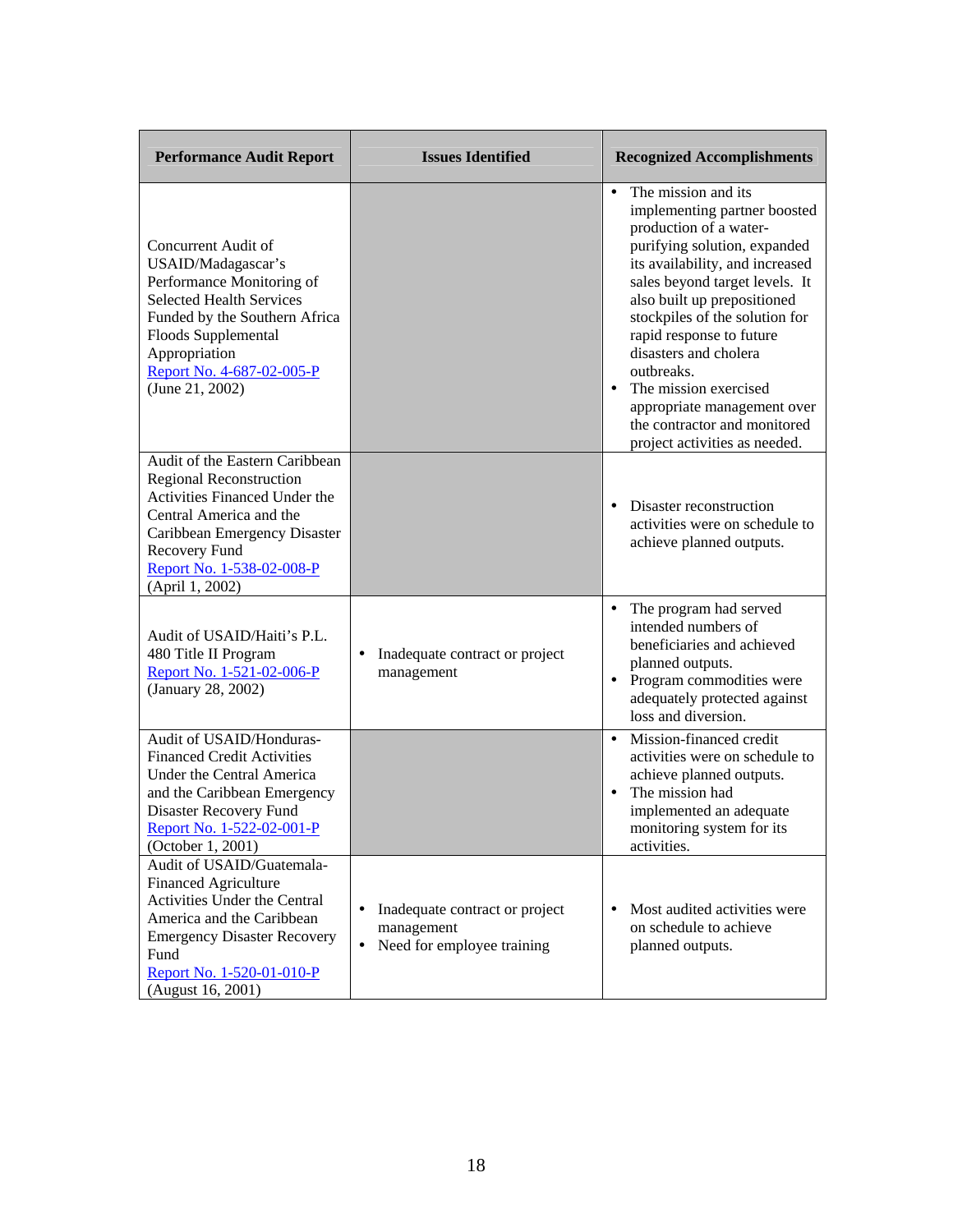| <b>Performance Audit Report</b>                                                                                                                 | <b>Issues Identified</b>                                                                                              | <b>Recognized Accomplishments</b>                                                                                                                                                                                                                                                                                                                                   |
|-------------------------------------------------------------------------------------------------------------------------------------------------|-----------------------------------------------------------------------------------------------------------------------|---------------------------------------------------------------------------------------------------------------------------------------------------------------------------------------------------------------------------------------------------------------------------------------------------------------------------------------------------------------------|
| Concurrent Audit of<br>USAID/Mozambique's<br><b>Resettlement Grant</b><br>Distribution Activity<br>Report No. 4-656-01-005-P<br>(July 31, 2001) |                                                                                                                       | Steps were taken to ensure<br>that grants were delivered to<br>intended recipients in<br>accordance with applicable<br>agreements.<br>• The mission identified<br>beneficiaries through<br>effective coordination with<br>the host government and<br>affected communities.<br>Project activities were<br>$\bullet$<br>conducted in an orderly and<br>secure manner. |
| Audit of USAID/Nicaragua's<br><b>Water and Sanitation</b><br>Activities<br>Report No. 1-524-01-008-P<br>(July 25, 2001)                         | Unsatisfactory contractor<br>٠<br>performance<br>• Recommendation for funds to be<br>put to better use                |                                                                                                                                                                                                                                                                                                                                                                     |
| Audit of USAID/Honduras's<br>Hurricane Mitch Housing<br><b>Reconstruction Activities</b><br>Report No. 1-522-01-006-P<br>(July 18, 2001)        |                                                                                                                       | • Reconstruction activities<br>were on schedule to be<br>completed.<br>• Contractor completed<br>substantially more shelters<br>than initially anticipated.                                                                                                                                                                                                         |
| Audit of USAID/Haiti's<br>Hurricane Georges Recovery<br>Program<br>Report No. 1-521-01-005-P<br>(May 15, 2001)                                  | Recommendation for funds to be.<br>$\bullet$<br>put to better use                                                     | Most projects were on<br>$\bullet$<br>schedule to be completed.<br>OIG recommended<br>$\bullet$<br>deobligation of funds for<br>those that would not be<br>completed.                                                                                                                                                                                               |
| Audit of USAID/Honduras's<br><b>Water and Sanitation</b><br><b>Reconstruction Activities</b><br>Report No. 1-522-01-003-P<br>(March 7, 2001)    | Inadequate contract or project<br>٠<br>management<br>Noncompliance with regulations<br>or procedures                  |                                                                                                                                                                                                                                                                                                                                                                     |
| USAID/Dominican Republic's<br>Housing Reconstruction<br>Activities<br>Report No. 1-517-01-001-P<br>(December 1, 2000)                           | Delays in approval of contract<br>$\bullet$<br>modification requests<br>Contract procedures not followed<br>$\bullet$ | Construction projects were on<br>$\bullet$<br>schedule for completion.                                                                                                                                                                                                                                                                                              |
| USAID/Guatemala's Road<br>and Bridge Repair Activities<br>Report No. 1-520-00-006-P<br>(September 27, 2000)                                     | Inadequate contract or project<br>$\bullet$<br>management                                                             | Construction projects were on<br>$\bullet$<br>schedule for completion.                                                                                                                                                                                                                                                                                              |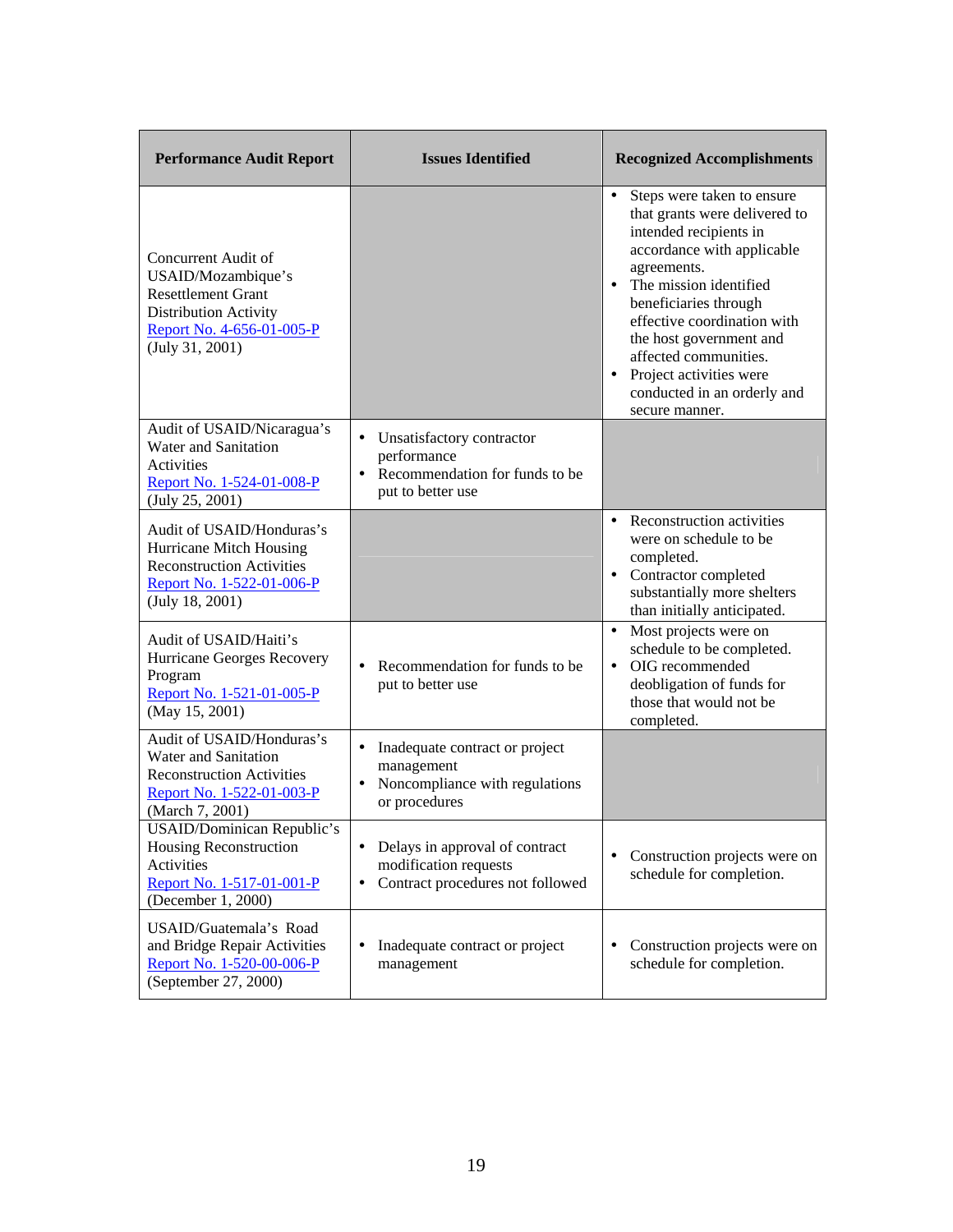| <b>Internal Controls Over USAID</b><br>Relief Commodities at the Port<br>of Freetown in Sierra Leone<br>Report No. 7-636-00-008-P<br>(August 25, 2000)                                                                  | Inadequate internal controls<br>$\bullet$<br>$\bullet$<br>Security problems that prevent<br>monitoring or accomplishment of<br>mission<br>Inadequate contract or project<br>$\bullet$<br>management |                                                                                                                                                                                                                         |
|-------------------------------------------------------------------------------------------------------------------------------------------------------------------------------------------------------------------------|-----------------------------------------------------------------------------------------------------------------------------------------------------------------------------------------------------|-------------------------------------------------------------------------------------------------------------------------------------------------------------------------------------------------------------------------|
| Audit of USAID/Peru's P.L.<br>480 Title II Program Results<br>Report No. 1-527-00-002-P<br>(May 5, 2000)                                                                                                                | Performance targets not met<br>٠<br>Unreliable or insufficient data<br>٠<br>Questioned costs<br>٠                                                                                                   | The mission's status reports<br>of losses and claims and<br>underlying supporting files<br>were well organized.                                                                                                         |
| Audit of the Follow up on<br><b>Recommendations from Audit</b><br>Report No. 9-527-96-007 on<br>USAID/Peru's Management<br>of Non-Emergency Title II<br>Food Aid Programs<br>Report No. 1-527-00-003-P<br>(May 5, 2000) | Unresolved recommendations<br>$\bullet$<br>from previous audit<br>Unreliable or insufficient data<br>$\bullet$<br>Inadequate contract or project<br>٠<br>management                                 | The mission took effective<br>$\bullet$<br>corrective action to close<br>recommendations dealing<br>with program monitoring and<br>supervision, transport<br>logistics, and cooperating<br>sponsor information systems. |
| Audit of USAID's P.L. 480<br><b>Title II Monetization Programs</b><br>Report No. 9-000-00-002-P<br>(March 29, 2000)                                                                                                     | Funds control procedures need<br>٠<br>improvement                                                                                                                                                   | <b>USAID</b> established policies<br>and procedures to help ensure<br>efficiency of P.L. 480 Title II<br>monetization transactions.                                                                                     |
| USAID/Bosnia-Herzegovina's<br><b>Bosnian Reconstruction</b><br><b>Finance Facility Program</b><br>$(10/1/98 - 3/31/99)$<br>Report No. B-168-00-004-P<br>(February 25, 2000)                                             | Possible funds control violations<br>٠<br>Recommendation for funds to be<br>$\bullet$<br>put to better use                                                                                          |                                                                                                                                                                                                                         |
| Audit of USAID/Guatemala's<br>Management of P.L. 480 Title<br><b>II Commodity Losses</b><br>Report No. 1-520-00-001-P<br>(January 21, 2000)                                                                             | Unreliable or insufficient data<br>$\bullet$<br>Inadequate internal controls<br>٠                                                                                                                   | The mission appropriately<br>managed its P.L. 480 Title II<br>food commodity losses in<br>accordance with Regulation<br>11 and supplemental<br>guidance.                                                                |
| Change Orders Under<br>USAID/West Bank and Gaza's<br><b>Construction Contracts for</b><br>Water Activities in the West<br>Bank<br>Report No. 6-294-00-001-P<br>(December 12, 1999)                                      | Funds control procedures need<br>٠<br>improvement<br>Unsatisfactory contractor<br>performance<br>Inadequate contract or project<br>$\bullet$<br>management                                          |                                                                                                                                                                                                                         |
| USAID/Bosnia-Herzegovina's<br>Monitoring of Parsons'<br><b>Subcontractor Selection</b><br>Process and Construction<br><b>Change Orders</b><br>Report No. B-168-00-001-P<br>(November 19, 1999)                          | Inadequate internal controls<br>$\bullet$                                                                                                                                                           | The mission was properly<br>$\bullet$<br>participating in the<br>subcontractor vetting,<br>selection, and award process.                                                                                                |